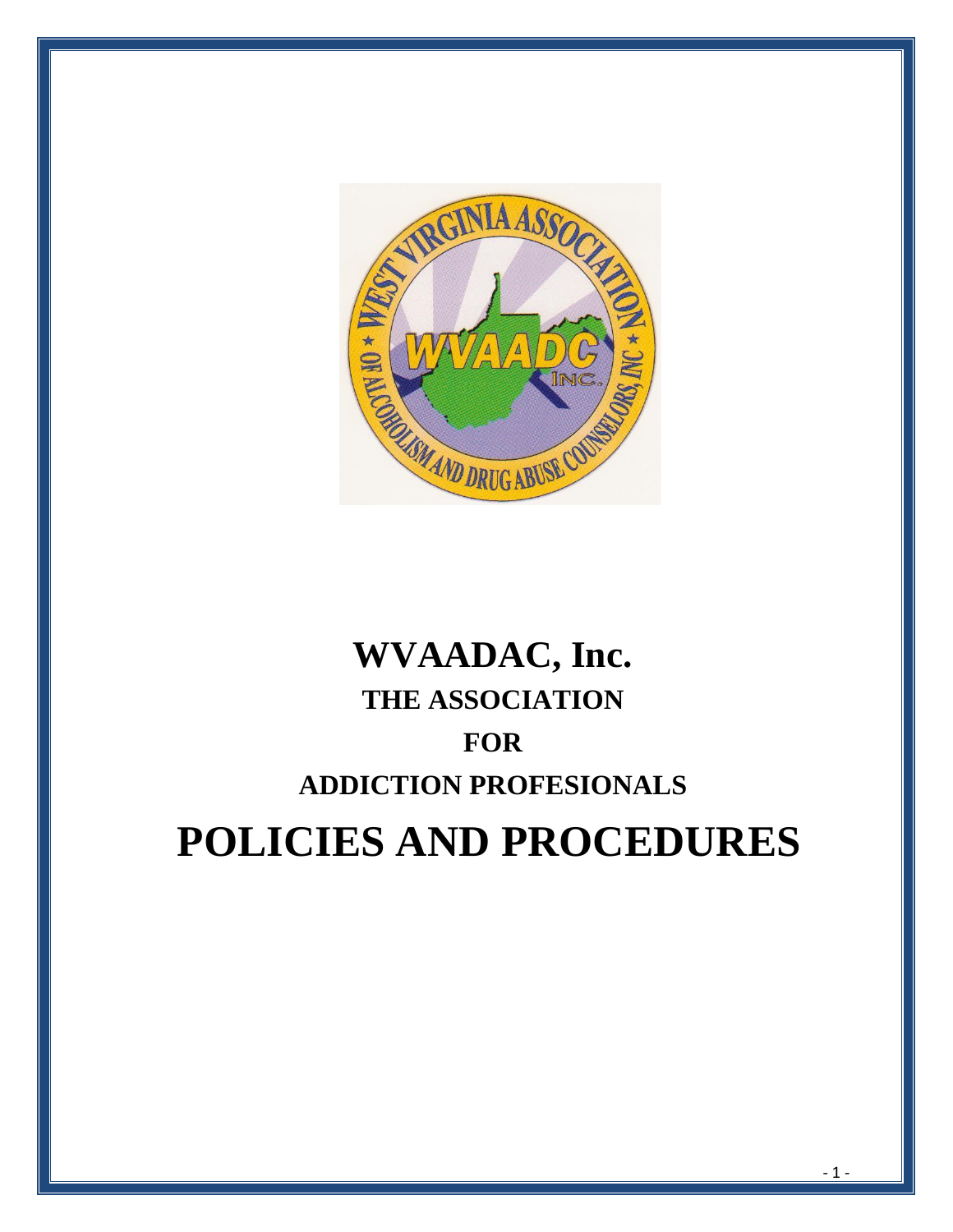## **PURPOSE**

The purpose of the a (WVAADAC or WVAADC, Inc.) Policies and Procedures Manual is to provide operational guidance and parameters in the execution of the day-to-day business of the Association as outlined in the currently approved bylaws.

These Policies and Procedures encompass the range of business conduct including, but not limited, operations, supplies, contracting for services and material, and overall management of the fiscal and organizational wellbeing of the Association.

The objectives are to ensure operational consistency in day-to-day operations; provide an approved and orderly expansion of the Bylaws, as applicable; ensure that the Association manages its affairs in a consistent manner over time, and provides a written record to offer continuity to both the full time staff and the elected leadership of the organization.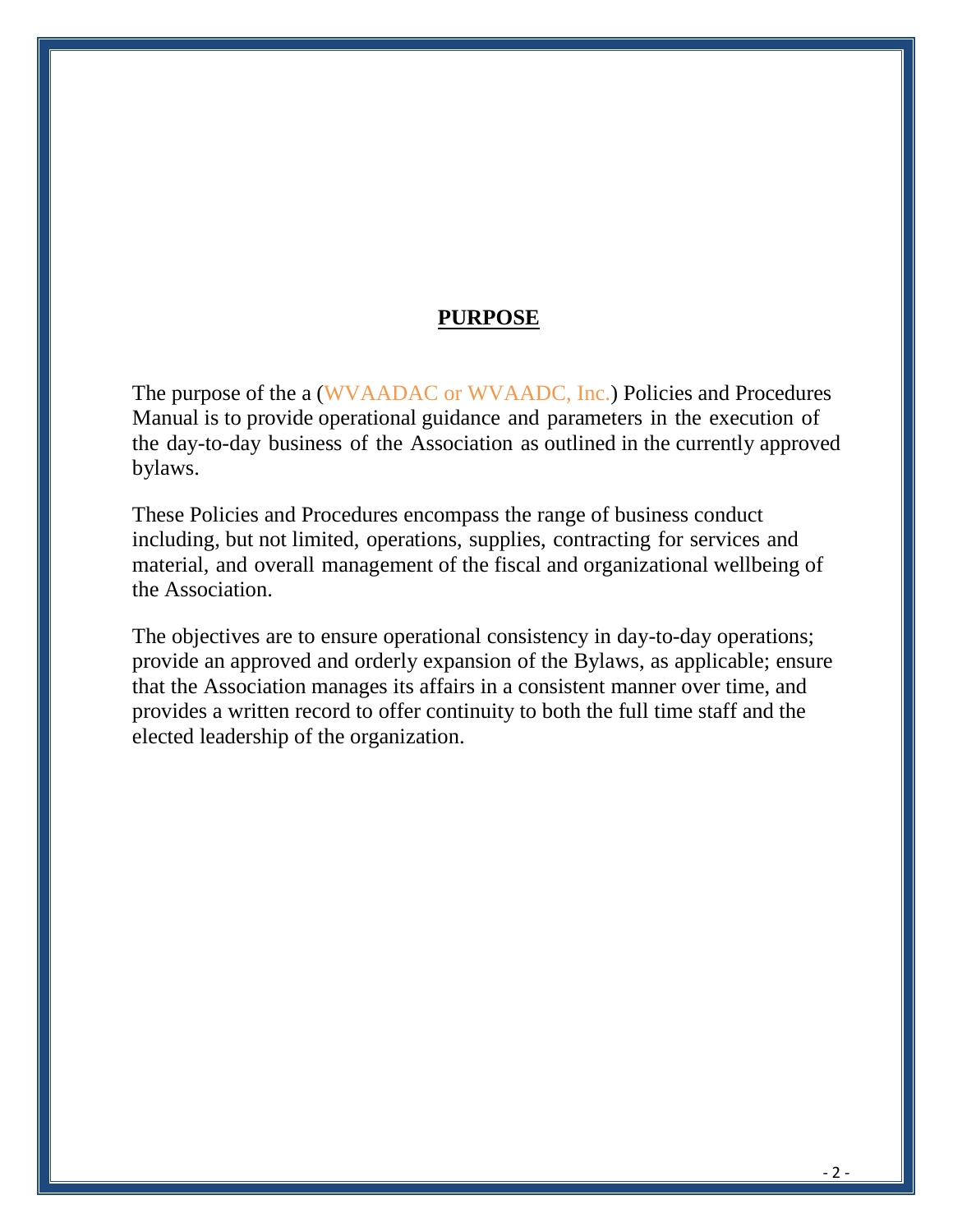| $\overline{2}$<br><b>Purpose</b><br><b>Ethical Guidelines: Association Board of Directors</b><br>$\overline{\mathbf{4}}$<br><b>Procedure for Making a Complaint of Ethical Violation Against a</b><br>5<br><b>Disciplinary Action Against Board Members for Ethics Violation</b><br>5<br><b>Power and Authority</b><br>6<br><b>Composition of Executive Committee</b><br>6<br><b>Job Description: President</b><br>6<br><b>Job Description: President-Elect</b><br>7<br><b>Job Description: Treasurer</b><br>8<br><b>Job Description: Secretary</b><br>9<br><b>Job Description: Immediate Past President</b><br>9<br><b>Time Commitment for Board of Directors</b><br>10<br><b>Team and Committee Appointments</b><br>10<br><b>Board of Directors Benefits</b><br><b>10</b><br><b>Finance and Resource Development Team</b><br>11<br><b>Bylaws and Policy Team</b><br>14<br><b>Membership Team</b><br>15<br><b>Awards Team</b><br>15<br><b>Nominations and Elections Team</b><br>17<br><b>Peer Assistance Team</b><br>18<br><b>Professional Development Team</b><br>19<br><b>Ethics Team</b><br>19<br><b>Public Policy Team</b><br>22<br><b>Communications Team</b><br>22<br><b>Other Teams and Committees</b><br>22<br><b>Annual Work Plan</b><br>22<br><b>Fiscal Year</b><br>23<br><b>Dues Year</b><br>23<br><b>Use of Mailing Lists</b><br>23<br><b>Check Signing Authority</b><br>23<br><b>Annual Conference and Regional Training Seminars</b><br>24<br><b>Endorsements</b><br>24<br><b>Conflict of Interest</b><br>25<br><b>Grievances</b><br>25<br>Supplements<br><b>Conflict of Interest Statement (2pp)</b><br><b>Committee Annual Work plan</b><br>Multi - Income / Expense Transaction Report<br><b>Single Income Report / Expense Request</b><br><b>Receipt</b> |  |  |  |  |  |
|-----------------------------------------------------------------------------------------------------------------------------------------------------------------------------------------------------------------------------------------------------------------------------------------------------------------------------------------------------------------------------------------------------------------------------------------------------------------------------------------------------------------------------------------------------------------------------------------------------------------------------------------------------------------------------------------------------------------------------------------------------------------------------------------------------------------------------------------------------------------------------------------------------------------------------------------------------------------------------------------------------------------------------------------------------------------------------------------------------------------------------------------------------------------------------------------------------------------------------------------------------------------------------------------------------------------------------------------------------------------------------------------------------------------------------------------------------------------------------------------------------------------------------------------------------------------------------------------------------------------------------------------------------------------------------------------------------------------------------------------------------------------------------|--|--|--|--|--|
|                                                                                                                                                                                                                                                                                                                                                                                                                                                                                                                                                                                                                                                                                                                                                                                                                                                                                                                                                                                                                                                                                                                                                                                                                                                                                                                                                                                                                                                                                                                                                                                                                                                                                                                                                                             |  |  |  |  |  |
|                                                                                                                                                                                                                                                                                                                                                                                                                                                                                                                                                                                                                                                                                                                                                                                                                                                                                                                                                                                                                                                                                                                                                                                                                                                                                                                                                                                                                                                                                                                                                                                                                                                                                                                                                                             |  |  |  |  |  |
|                                                                                                                                                                                                                                                                                                                                                                                                                                                                                                                                                                                                                                                                                                                                                                                                                                                                                                                                                                                                                                                                                                                                                                                                                                                                                                                                                                                                                                                                                                                                                                                                                                                                                                                                                                             |  |  |  |  |  |
|                                                                                                                                                                                                                                                                                                                                                                                                                                                                                                                                                                                                                                                                                                                                                                                                                                                                                                                                                                                                                                                                                                                                                                                                                                                                                                                                                                                                                                                                                                                                                                                                                                                                                                                                                                             |  |  |  |  |  |
|                                                                                                                                                                                                                                                                                                                                                                                                                                                                                                                                                                                                                                                                                                                                                                                                                                                                                                                                                                                                                                                                                                                                                                                                                                                                                                                                                                                                                                                                                                                                                                                                                                                                                                                                                                             |  |  |  |  |  |
|                                                                                                                                                                                                                                                                                                                                                                                                                                                                                                                                                                                                                                                                                                                                                                                                                                                                                                                                                                                                                                                                                                                                                                                                                                                                                                                                                                                                                                                                                                                                                                                                                                                                                                                                                                             |  |  |  |  |  |
|                                                                                                                                                                                                                                                                                                                                                                                                                                                                                                                                                                                                                                                                                                                                                                                                                                                                                                                                                                                                                                                                                                                                                                                                                                                                                                                                                                                                                                                                                                                                                                                                                                                                                                                                                                             |  |  |  |  |  |
|                                                                                                                                                                                                                                                                                                                                                                                                                                                                                                                                                                                                                                                                                                                                                                                                                                                                                                                                                                                                                                                                                                                                                                                                                                                                                                                                                                                                                                                                                                                                                                                                                                                                                                                                                                             |  |  |  |  |  |
|                                                                                                                                                                                                                                                                                                                                                                                                                                                                                                                                                                                                                                                                                                                                                                                                                                                                                                                                                                                                                                                                                                                                                                                                                                                                                                                                                                                                                                                                                                                                                                                                                                                                                                                                                                             |  |  |  |  |  |
|                                                                                                                                                                                                                                                                                                                                                                                                                                                                                                                                                                                                                                                                                                                                                                                                                                                                                                                                                                                                                                                                                                                                                                                                                                                                                                                                                                                                                                                                                                                                                                                                                                                                                                                                                                             |  |  |  |  |  |
|                                                                                                                                                                                                                                                                                                                                                                                                                                                                                                                                                                                                                                                                                                                                                                                                                                                                                                                                                                                                                                                                                                                                                                                                                                                                                                                                                                                                                                                                                                                                                                                                                                                                                                                                                                             |  |  |  |  |  |
|                                                                                                                                                                                                                                                                                                                                                                                                                                                                                                                                                                                                                                                                                                                                                                                                                                                                                                                                                                                                                                                                                                                                                                                                                                                                                                                                                                                                                                                                                                                                                                                                                                                                                                                                                                             |  |  |  |  |  |
|                                                                                                                                                                                                                                                                                                                                                                                                                                                                                                                                                                                                                                                                                                                                                                                                                                                                                                                                                                                                                                                                                                                                                                                                                                                                                                                                                                                                                                                                                                                                                                                                                                                                                                                                                                             |  |  |  |  |  |
|                                                                                                                                                                                                                                                                                                                                                                                                                                                                                                                                                                                                                                                                                                                                                                                                                                                                                                                                                                                                                                                                                                                                                                                                                                                                                                                                                                                                                                                                                                                                                                                                                                                                                                                                                                             |  |  |  |  |  |
|                                                                                                                                                                                                                                                                                                                                                                                                                                                                                                                                                                                                                                                                                                                                                                                                                                                                                                                                                                                                                                                                                                                                                                                                                                                                                                                                                                                                                                                                                                                                                                                                                                                                                                                                                                             |  |  |  |  |  |
|                                                                                                                                                                                                                                                                                                                                                                                                                                                                                                                                                                                                                                                                                                                                                                                                                                                                                                                                                                                                                                                                                                                                                                                                                                                                                                                                                                                                                                                                                                                                                                                                                                                                                                                                                                             |  |  |  |  |  |
|                                                                                                                                                                                                                                                                                                                                                                                                                                                                                                                                                                                                                                                                                                                                                                                                                                                                                                                                                                                                                                                                                                                                                                                                                                                                                                                                                                                                                                                                                                                                                                                                                                                                                                                                                                             |  |  |  |  |  |
|                                                                                                                                                                                                                                                                                                                                                                                                                                                                                                                                                                                                                                                                                                                                                                                                                                                                                                                                                                                                                                                                                                                                                                                                                                                                                                                                                                                                                                                                                                                                                                                                                                                                                                                                                                             |  |  |  |  |  |
|                                                                                                                                                                                                                                                                                                                                                                                                                                                                                                                                                                                                                                                                                                                                                                                                                                                                                                                                                                                                                                                                                                                                                                                                                                                                                                                                                                                                                                                                                                                                                                                                                                                                                                                                                                             |  |  |  |  |  |
|                                                                                                                                                                                                                                                                                                                                                                                                                                                                                                                                                                                                                                                                                                                                                                                                                                                                                                                                                                                                                                                                                                                                                                                                                                                                                                                                                                                                                                                                                                                                                                                                                                                                                                                                                                             |  |  |  |  |  |
|                                                                                                                                                                                                                                                                                                                                                                                                                                                                                                                                                                                                                                                                                                                                                                                                                                                                                                                                                                                                                                                                                                                                                                                                                                                                                                                                                                                                                                                                                                                                                                                                                                                                                                                                                                             |  |  |  |  |  |
|                                                                                                                                                                                                                                                                                                                                                                                                                                                                                                                                                                                                                                                                                                                                                                                                                                                                                                                                                                                                                                                                                                                                                                                                                                                                                                                                                                                                                                                                                                                                                                                                                                                                                                                                                                             |  |  |  |  |  |
|                                                                                                                                                                                                                                                                                                                                                                                                                                                                                                                                                                                                                                                                                                                                                                                                                                                                                                                                                                                                                                                                                                                                                                                                                                                                                                                                                                                                                                                                                                                                                                                                                                                                                                                                                                             |  |  |  |  |  |
|                                                                                                                                                                                                                                                                                                                                                                                                                                                                                                                                                                                                                                                                                                                                                                                                                                                                                                                                                                                                                                                                                                                                                                                                                                                                                                                                                                                                                                                                                                                                                                                                                                                                                                                                                                             |  |  |  |  |  |
|                                                                                                                                                                                                                                                                                                                                                                                                                                                                                                                                                                                                                                                                                                                                                                                                                                                                                                                                                                                                                                                                                                                                                                                                                                                                                                                                                                                                                                                                                                                                                                                                                                                                                                                                                                             |  |  |  |  |  |
|                                                                                                                                                                                                                                                                                                                                                                                                                                                                                                                                                                                                                                                                                                                                                                                                                                                                                                                                                                                                                                                                                                                                                                                                                                                                                                                                                                                                                                                                                                                                                                                                                                                                                                                                                                             |  |  |  |  |  |
|                                                                                                                                                                                                                                                                                                                                                                                                                                                                                                                                                                                                                                                                                                                                                                                                                                                                                                                                                                                                                                                                                                                                                                                                                                                                                                                                                                                                                                                                                                                                                                                                                                                                                                                                                                             |  |  |  |  |  |
|                                                                                                                                                                                                                                                                                                                                                                                                                                                                                                                                                                                                                                                                                                                                                                                                                                                                                                                                                                                                                                                                                                                                                                                                                                                                                                                                                                                                                                                                                                                                                                                                                                                                                                                                                                             |  |  |  |  |  |
|                                                                                                                                                                                                                                                                                                                                                                                                                                                                                                                                                                                                                                                                                                                                                                                                                                                                                                                                                                                                                                                                                                                                                                                                                                                                                                                                                                                                                                                                                                                                                                                                                                                                                                                                                                             |  |  |  |  |  |
|                                                                                                                                                                                                                                                                                                                                                                                                                                                                                                                                                                                                                                                                                                                                                                                                                                                                                                                                                                                                                                                                                                                                                                                                                                                                                                                                                                                                                                                                                                                                                                                                                                                                                                                                                                             |  |  |  |  |  |
|                                                                                                                                                                                                                                                                                                                                                                                                                                                                                                                                                                                                                                                                                                                                                                                                                                                                                                                                                                                                                                                                                                                                                                                                                                                                                                                                                                                                                                                                                                                                                                                                                                                                                                                                                                             |  |  |  |  |  |
|                                                                                                                                                                                                                                                                                                                                                                                                                                                                                                                                                                                                                                                                                                                                                                                                                                                                                                                                                                                                                                                                                                                                                                                                                                                                                                                                                                                                                                                                                                                                                                                                                                                                                                                                                                             |  |  |  |  |  |
|                                                                                                                                                                                                                                                                                                                                                                                                                                                                                                                                                                                                                                                                                                                                                                                                                                                                                                                                                                                                                                                                                                                                                                                                                                                                                                                                                                                                                                                                                                                                                                                                                                                                                                                                                                             |  |  |  |  |  |
|                                                                                                                                                                                                                                                                                                                                                                                                                                                                                                                                                                                                                                                                                                                                                                                                                                                                                                                                                                                                                                                                                                                                                                                                                                                                                                                                                                                                                                                                                                                                                                                                                                                                                                                                                                             |  |  |  |  |  |
|                                                                                                                                                                                                                                                                                                                                                                                                                                                                                                                                                                                                                                                                                                                                                                                                                                                                                                                                                                                                                                                                                                                                                                                                                                                                                                                                                                                                                                                                                                                                                                                                                                                                                                                                                                             |  |  |  |  |  |
|                                                                                                                                                                                                                                                                                                                                                                                                                                                                                                                                                                                                                                                                                                                                                                                                                                                                                                                                                                                                                                                                                                                                                                                                                                                                                                                                                                                                                                                                                                                                                                                                                                                                                                                                                                             |  |  |  |  |  |
|                                                                                                                                                                                                                                                                                                                                                                                                                                                                                                                                                                                                                                                                                                                                                                                                                                                                                                                                                                                                                                                                                                                                                                                                                                                                                                                                                                                                                                                                                                                                                                                                                                                                                                                                                                             |  |  |  |  |  |
|                                                                                                                                                                                                                                                                                                                                                                                                                                                                                                                                                                                                                                                                                                                                                                                                                                                                                                                                                                                                                                                                                                                                                                                                                                                                                                                                                                                                                                                                                                                                                                                                                                                                                                                                                                             |  |  |  |  |  |
|                                                                                                                                                                                                                                                                                                                                                                                                                                                                                                                                                                                                                                                                                                                                                                                                                                                                                                                                                                                                                                                                                                                                                                                                                                                                                                                                                                                                                                                                                                                                                                                                                                                                                                                                                                             |  |  |  |  |  |
|                                                                                                                                                                                                                                                                                                                                                                                                                                                                                                                                                                                                                                                                                                                                                                                                                                                                                                                                                                                                                                                                                                                                                                                                                                                                                                                                                                                                                                                                                                                                                                                                                                                                                                                                                                             |  |  |  |  |  |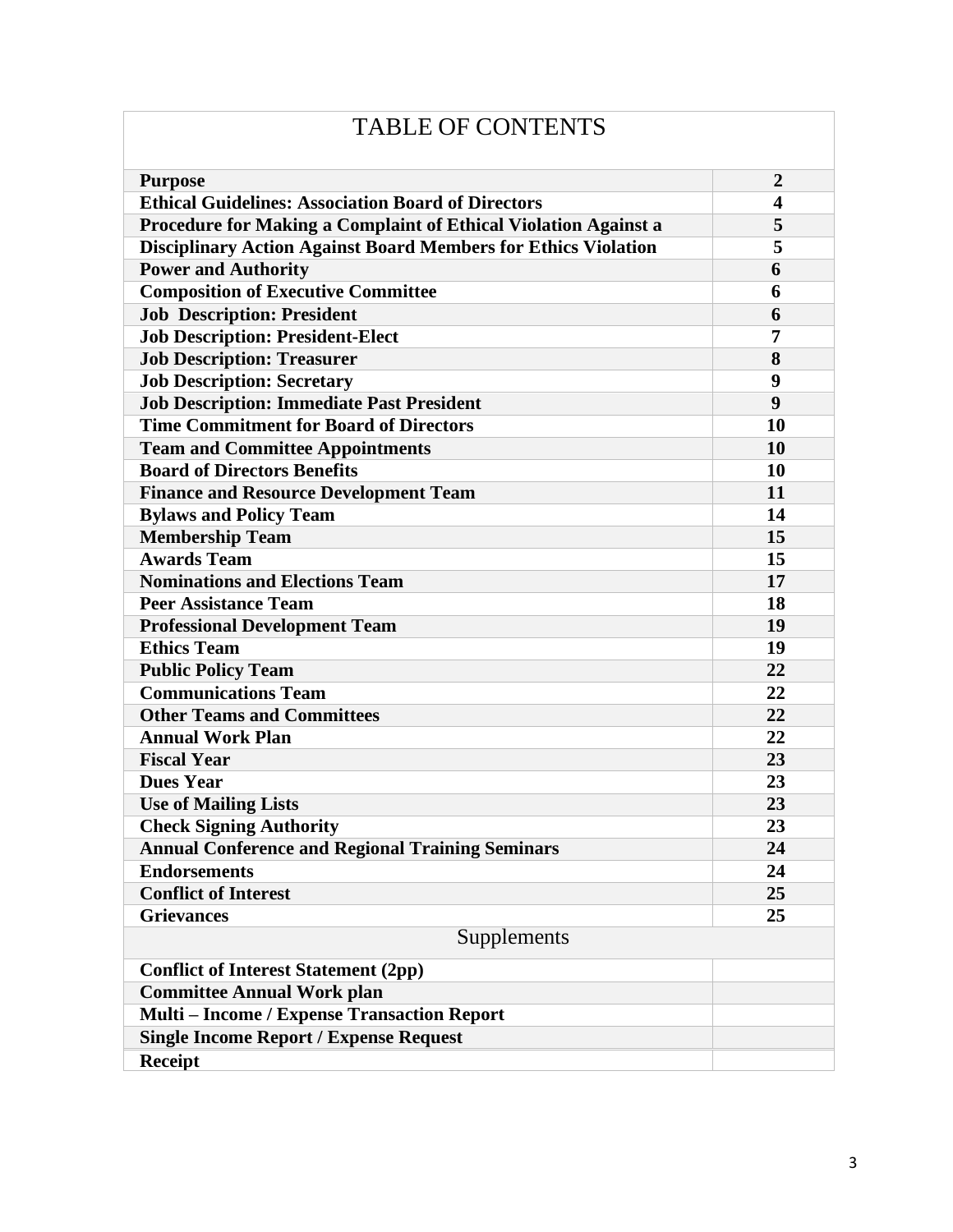## **ETHICAL GUIDELINES: ASSOCIATION BOARD OF DIRECTORS**

- 1. The Board of Directors, together with its duly elected officers, is the constituted body responsible for safeguarding, promoting, and developing the wellbeing of the addiction counseling profession. The highest ethical standards must guide the Board of Directors corporately and individually in all of deliberations. The Ethical Standards of Alcoholism and Drug Abuse Counselors guide the work of the Board of Directors and those whom they appoint to accomplish other Association matters.
- 2. Members of the Board of Directors shall uphold the professional wellbeing of Association and of their fellow board members in all deliberations. Membership on the WVAADC Board of Directors shall not be used for personal or professional aggrandizement.
- 3. The Board of Directors shall conduct all of its business in a responsible and professional fashion.
- 4. Members are obligated to respect confidentiality when it is deemed necessary by the President to ensure the appropriate discussion of sensitive issues. Such confidentiality covers all communication--written, spoken, electronic, or otherwise shared--which are so designated by the President. This confidentiality is assumed when directed by the President whether or not the body has been called into Executive Session. The Board of Directors, including the Executive Committee, must be mindful of the obligations around business confidentiality at all times.
- 5. The Board shall respect the right of the President and his/her representative to make statements reflecting the Association's position concerning particular issues. The Board shall support consensus statements.
- 6. Board members should not engage in activities constituting a conflict of interest with the mission of the Board of directors or of the Association itself.
- 7. The president shall involve the Ethics team when it is believed that a conflict of interest exists. The Ethics Team shall determine if and when such conflict of interest exists.
- 8. Members of the Board of Directors against whom a complaint of an ethics violation has been lodged because of misconduct in their role as a Board member, shall be reported to the Chair of the Ethics Team. The Chair of the Ethics Team shall appoint three *non-board* members to investigate such complaints. The Board of Directors in accordance with the Bylaws governing the Board of Directors shall report the recommendations of the Ethics Team to the President for appropriate action.
- 9. The Board shall accept and shall be guided by the above guidelines in their official activities. The obligation of the Board of Directors to be a self-governing body shall be assured through a strict adherence to ethical standards in all deliberations.
- 10. The Board shall accept and shall be guided by the above guidelines in their official activities. The obligation of the Board of Directors to be a self-governing body shall be assured through a strict adherence to ethical standards in all deliberations.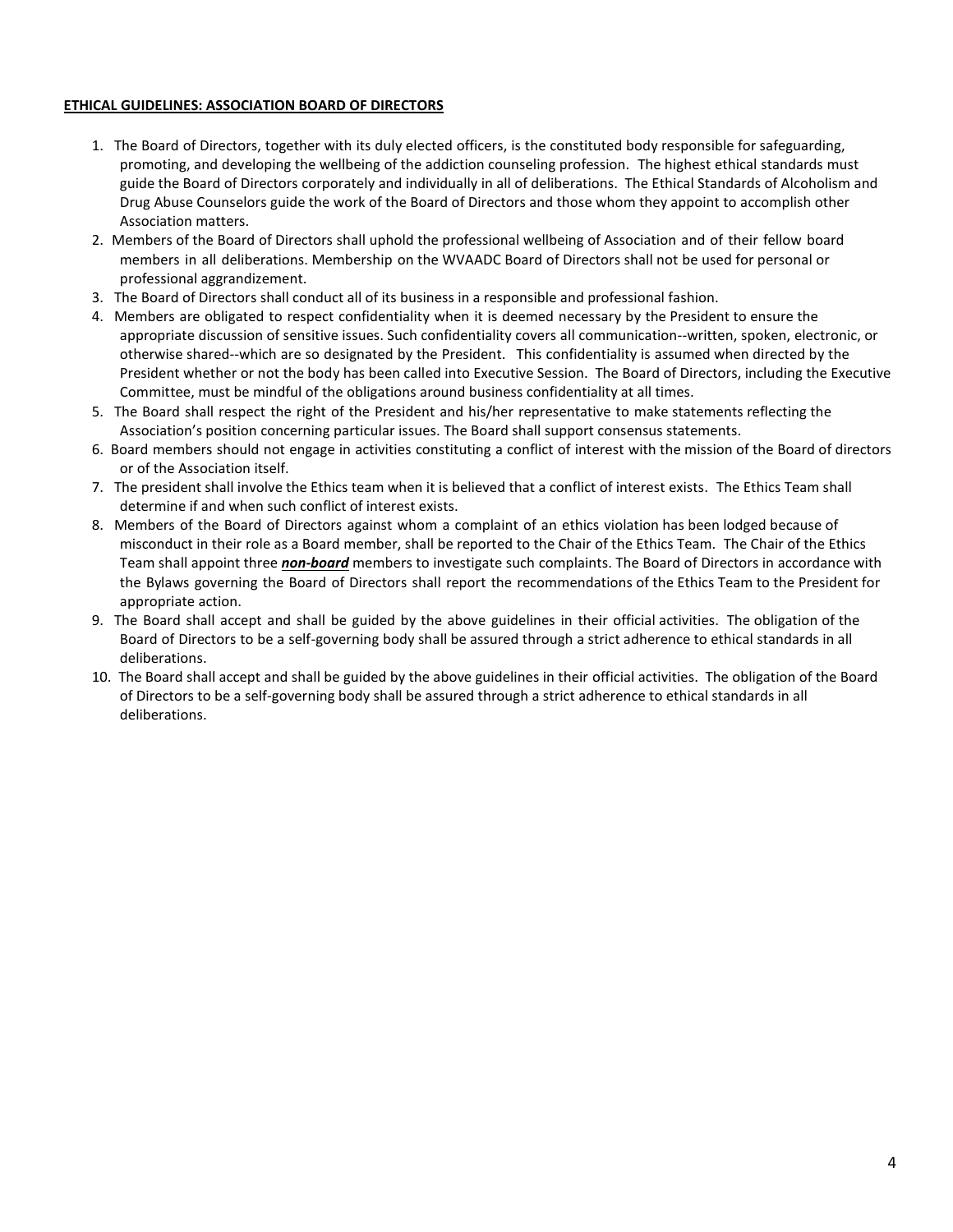## **PROCEDURES FOR MAKING A COMPLAINT OF ETHICAL VIOLATION AGAINST A BOARD MEMBER**

- 1. Complaints of ethical misconduct against a board member of the Association shall be submitted in writing to the Chair of the Ethics Team. The Chair will, on determining a possible violation has occurred, shall contact the individual against whom the complaint has been lodged.
- 2. This communication shall be sent via registered mail and the Board member shall have thirty (30) days to respond to the allegation. The nature of the complaint shall be explained in writing within thirty (30) days.
- 3. On receiving a response from the Board member, the Chair will decide whether further investigation of the violation is warranted. If no response is received, the Chair will contact the Association President to discuss how to proceed. (If the President is involved in the complaint, then the Chair will contact the next ranking member of the Executive Committee.) If no further action is warranted, the decision of the Chair shall be communicated to the individual(s) filing the complaint and to the Board member within thirty (30) days.
- 4. Upon determination of a violation, three members of the Ethics Team shall be appointed by the Chair of the Ethics Team to conduct an investigation into the violation. Due process shall be observed at this investigation and the venue shall be determined with due respect for the expense incurred by all parties involved.
- 5. The Chair of the Ethics Team shall communicate to the President of the Association the outcome of the investigation. If the President is involved in the complaint, then the outcome will be communicated to the next ranking member of the Executive Committee.
- 6. Should the Team decide no violation has occurred, this determination will be communicated to all parties involved by the Chair of The Ethics Team. This action will occur within thirty (30) days of the investigation.

## **DISCIPLINARY ACTION AGAINST BOARD MEMBERS FOR ETHICS VIOLATION**

- 1. The Ethics Team of the Association shall determine if a Board member has violated the Association Code of Conduct or the Code of Ethics to which they are obliged to adhere. The Ethics Team will recommend one of the following disciplinary actions.
	- a. Reprimand/Caution
	- b. Suspension
	- c. Removal from the Board of Directors
- 2. The results of the Ethics Team deliberations shall be communicated to the individual.
	- a. In the event that the Ethics Team determines an ethical violation has occurred, the individual shall be given the opportunity to appeal the Team's decision to the Board of Directors.
	- b. An individual making such an appeal shall be given the opportunity to present their position to the Board either in writing or in person.
- 3. The Board of Directors will implement the recommendations of the Ethics Team.
- 4. Should the decision be appealed, the Chair of the Ethics Team will appoint a three- member Team not involved in the original investigation to hear the appeal.
- 5. Legal counsel in the hearing before the Ethics Team may represent the member only if such representation is requested at least ten days prior to the hearing date and is approved by the Board or the Ethics Team.
- 6. The Chair of the Ethics Team shall have the right to consult with the Chair of NAADAC's Ethics Committee in case of the need for guidance in dealing with the ethical complaint.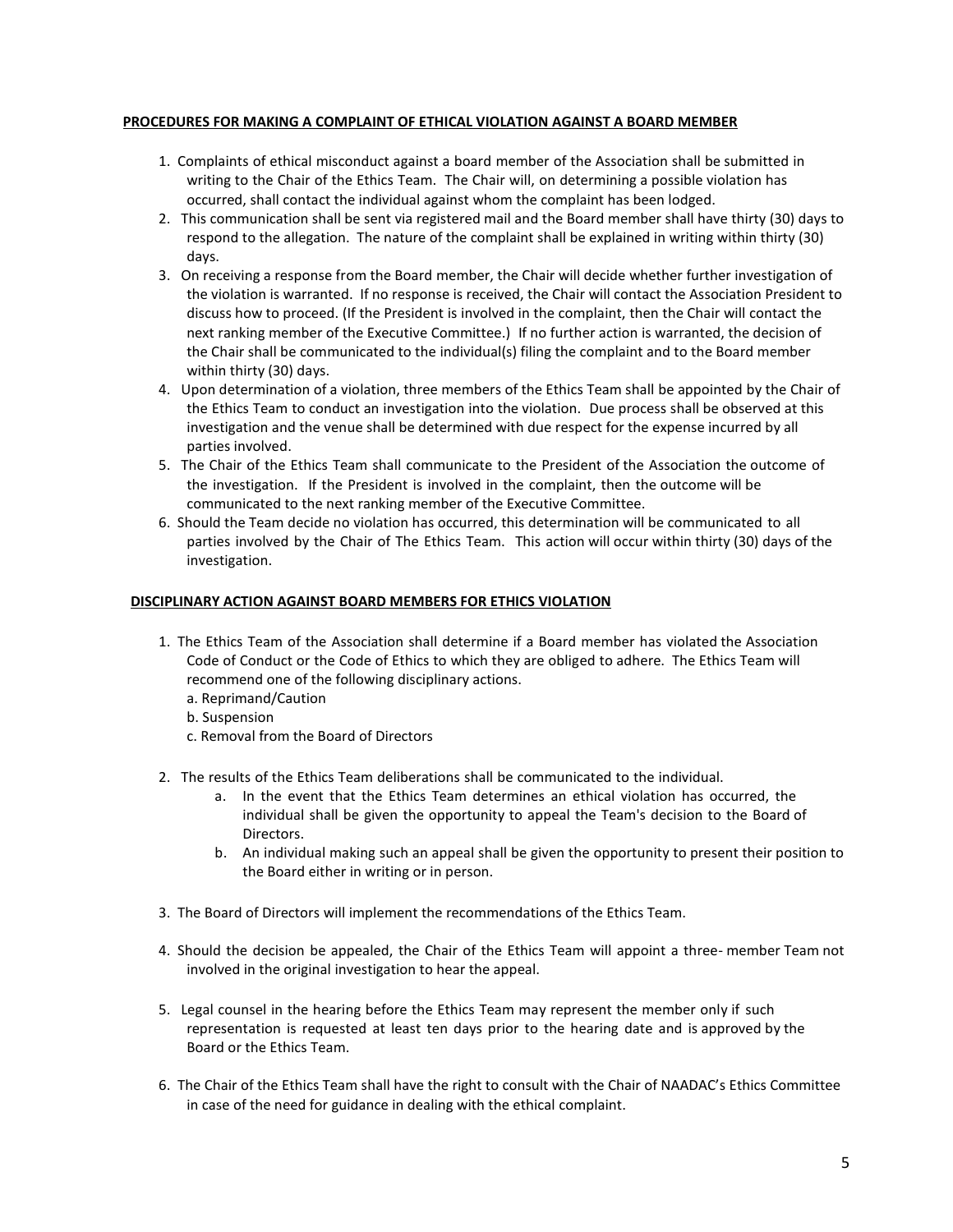7. If the ethical complaint is found valid, the Chair of the Ethics Team will forward the findings to the Chair of the NAADAC's Ethics Committee.

## **POWER AND AUTHORITY**

When it is not possible for the Board of Directors to meet, the Executive Committee shall have general authority to act for the Board of Directors on policy decisions and to make statements on public issues subject to constraint that the decisions or statements are within the limits of, and consistent with the WVAADC Bylaws, and do not include any action reserved for the Board of Directors.

## **COMPOSITION OF EXECUTIVE COMMITTEE**

The Executive Committee shall be composed of the following:

- a. President,
- b. President Elect
- c. Treasurer
- d. Secretary
- e . Immediate Past President
	- i. The Immediate past president does not have a vote.
	- ii. The Immediate past president will be an experienced voice to the Executive Committee.
- 2. Meeting Procedures
	- a. The Executive Committee may proclaim itself to be in Executive Session to discuss confidential matters at any given time.
	- b. The Executive Committee shall observe *Robert's Rules of Order* in conducting its business, except on matters for which the Bylaws may specify other procedures.
	- c. Minutes of all Executive Committee meetings shall be prepared by the Secretary, who shall send copies of the minutes to all Executive Committee members a minimum of three (3) weeks in advance of the next Executive Committee meeting.
	- d. For an Executive Committee meeting to be held there must be at least 3 voting members present.
	- e. Confidential conversations are not to be disseminated.
	- f. If a member of the Executive Committee breaks confidentiality, the Executive Committee may use this as ground for dismissal from the WVAADAC Board of Directors.
	- g. If a motion is made during such a meeting, the minutes should indicate the Executive Committee called for an Executive Session regarding the given issue (the issue should be named). The motion, if any is made, should be officially recorded along with the outcome of the vote.
	- 3. The Executive Committee as Committee Chairs.

a. members will serve as chair of not more than one other WVAADC Board committee and may not serve on more than two (2) committees at the same time.

## **JOB DESCRIPTION: PRESIDENT**

- 1. PURPOSE**:**
	- a. To provide an identity and dynamic leadership to the overall Association and
	- b. To facilitate communication between NAADAC and the Association, and
	- c. To promote the profession to other organizations, and entities.
- 2. REPORTS TO:
	- a. WVAADC Board of Directors, and
	- b. The Association's members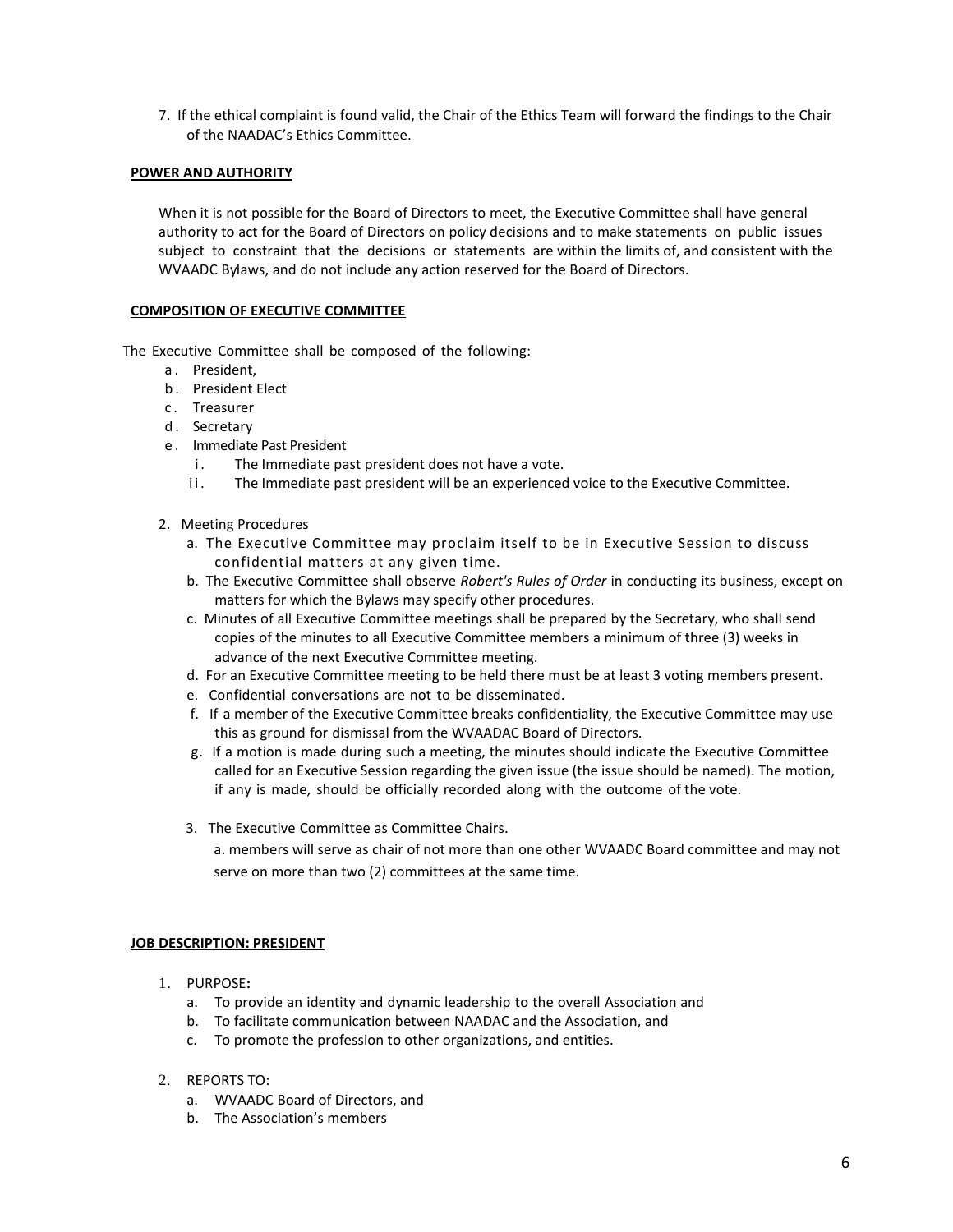## 3. QUALIFICATIONS:

- a. Current member in good standing of WVAADC.
- b. Must have been actively engaged in the counseling profession for the past two years (counseling, prevention, recovery coaching, etc. or a related profession).
- c. Must hold state certification in addiction counseling, prevention, recovery coach, etc.
- d. Must have two years of Board of Directors experience on the WVAADAC Board of Directors.

## 3. DUTIES:

- a. The President of the Association will have all powers and will perform all duties commonly happening to and vested in the office of president of a corporation, including but not limited to preparation of the agenda for the annual business meeting and other regular meetings and having general knowledge of and responsibility for supervision of the business of the Association.
- b. The President of the Association will have the following specific powers and duties in addition to the aforementioned:
	- i. He or she shall be a member of the Executive Committee and Chair of the Board of Directors and shall prepare the agendas for meetings of the Board, and shall preside at all meetings of the Board and the Association.
	- ii. He or she will annually appoint standing or special teams, committees, subcommittees and divisions as may be required by the Bylaws or as he or she may find necessary, and shall be an ex officio member without a vote, as the appointment shall state, of all committees of the Association.
	- iii. In the event of a tie vote on any matter pending before the Board of Directors, the President may cast the deciding vote.
	- iv. The President will also perform such other duties as the Board of Directors may, from time to time, designate.
	- v. He or she hall submit in writing a State of the Association report for the preceding year at the annual meeting; said report to be developed in concert with the Board of Directors.
	- vi. He or she shall appoint a liaison to the West Virginia Certification Board of Addiction and Prevention Professionals. President-Elect shall act in this position.

## **JOB DESCRIPTION: PRESIDENT-ELECT**

- 1 . PURPOSE:
	- a. To provide an identity and to facilitate communication between NAADAC and the Association.
	- b. To serve as a liaison and facilitate communication between the Association and the West Virginia Certification Board for Addiction and Prevention Professionals and the Association.
- 2. REPORTS TO:
	- a. President
	- b. WVAADC Board of Directors
	- c. The Association's members.

## 3. QUALIFICATIONS:

- a. Current member in good standing of WVAADC.
- b. Must have been actively engaged in the counseling profession for the two years (counseling, prevention, recovery coaching, etc., or a related profession).
- c. Must hold either a state certification, prevention, recovery coach, etc., in addiction counseling or a related profession.
- d. Must have two years of Board of Directors experience on the WVAADC Board of Directors.
- 4. DUTIES:
	- a. Perform all duties incumbent upon the President during the absence or disability of the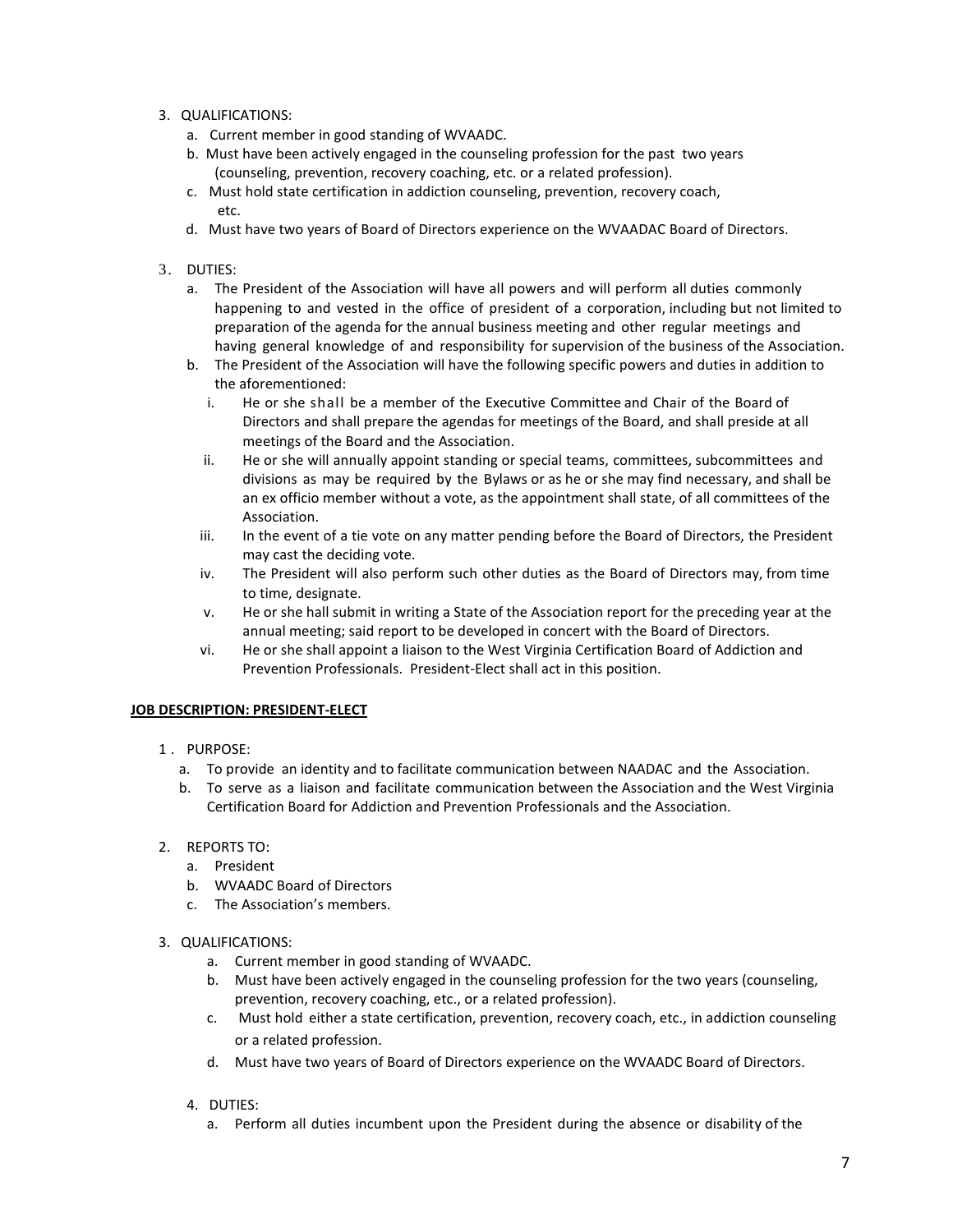President.

- b. Prepare for his or her succeeding term as President, and
- c. Attend all of the Executive Committee, full Board of Directors meetings, and Annual Business Meetings of WVAADCC
- d. Serve on teams or committees of WVAADCC as requested by the President.
- e. Perform such other duties as the Board of Directors and the President may, from time to time, designate.

## **JOB DESCRIPTION: TREASURER**

- 1 . PURPOSE:
	- a. To provide the financial wellbeing of the Association.
- 2. REPORTS TO:
	- a. President
	- b. WVAADC Board of Directors
	- c. The Association's members
- 3. QUALIFICATIONS:
	- a. Current member in good standing of WVAADC.
	- b. Must have been actively engaged in the counseling profession for the past two years (counseling, prevention, recovery coach, etc., or a related profession).

c. Must hold a state certification in addiction counseling, prevention, recovery coach, etc., or a related profession.

- d. Must have two years of Board of Directors experience on the WVAADAC Board of Directors.
- 3 . DUTIES:

The Treasurer of the Association shall have all powers and perform all duties commonly present to and vested in the office of the treasurer of a corporation, including the following duties and responsibilities:

- a. He or she shall be responsible for developing and reviewing the fiscal policies of the Association and shall assist the Board of Directors in timely preparing annual budgets of expenditures, and
- b. He or she shall ensure that an account is maintained of all monies received and expended for the use of the Association, and
- c. He or she shall ensure that all monies of the Association are deposited in a bank(s) or trust company(ies), and that authorized disbursements are made there from, and
- d. The Board of Directors may authorize the Treasurer to invest said monies, or some portion thereof, in mutual funds, stocks, bonds, treasury bills or other government securities or money market funds; provided that said investment is prudent and does not represent an unreasonable risk to said monies of the Association, and
- e. He or she shall render a report of the finances of the Association at all meetings of the Board of Directors, at the annual meeting of the Association, and/or whenever requested by the President, showing all receipts and expenditures for the current year, and
- f. The Treasurer shall be responsible for the development, maintenance, and revision of the Board approval accounting procedures and protocol that will ensure internal financial control and accountability, and
	- i. Upon beginning his or her term, he or she shall solicit the services of a Certified Public Accountant or reputable accounting firm located within the State of West Virginia to conduct an independent review or audit of the Association's financial activities and internal accounting practices and process for the prior year, and
	- ii. He or she shall, with the direction of the Resource and Development Team, hire the firm to do a review or audit a minimum of every three years and present to the Board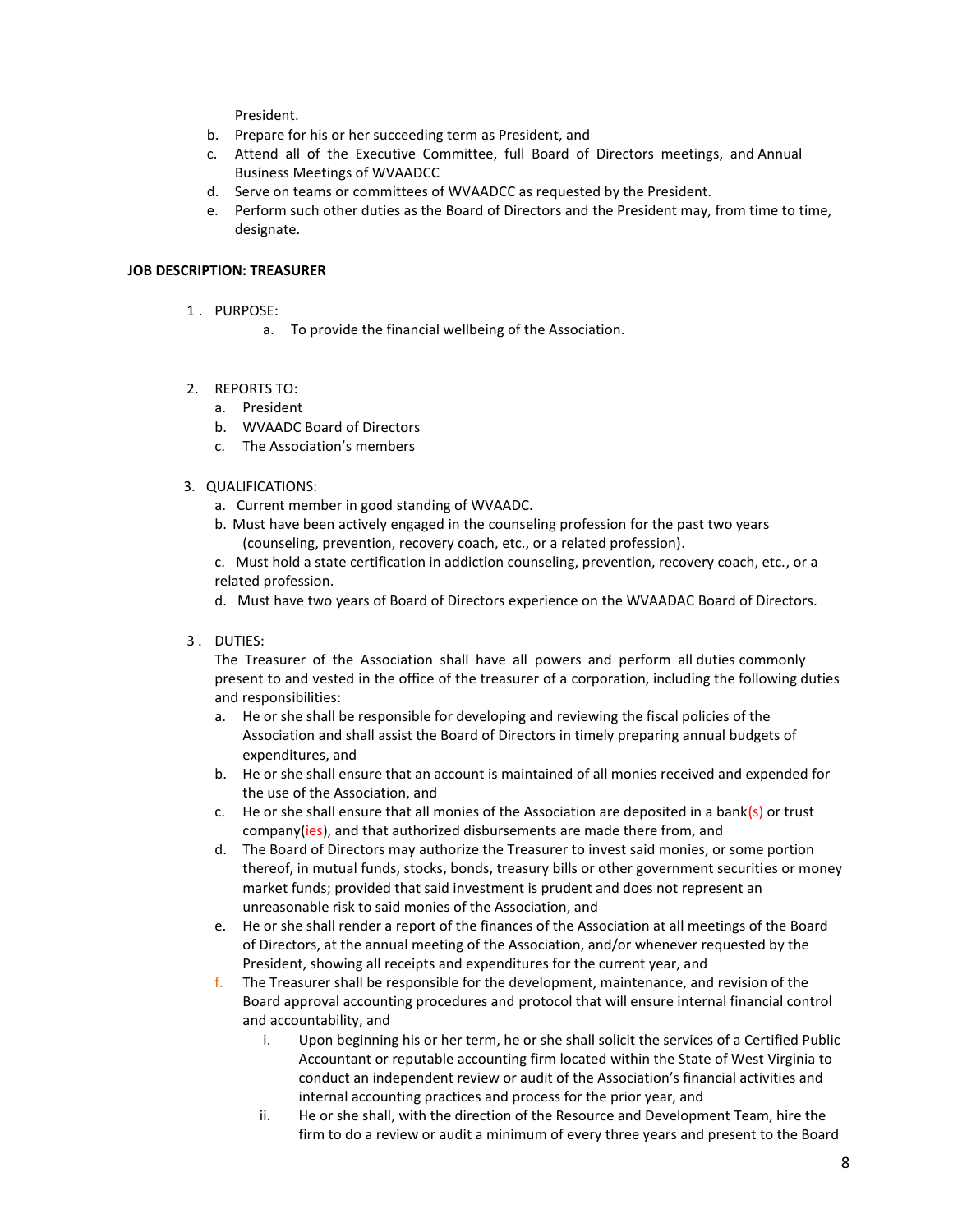of Directors the results of the audit (Refer to Article VI B3).

- iii. He or she is authorized to sign checks for the Association for all expenditures approved by the Board of Directors. Such authorization may be obtained by conference calls conducted by the President provided that the President reaches a quorum of Directors, and
- iv. The Treasurer and/or other officers of the Association shall be fidelity bond in such reasonable sum as the Board of Directors may, in its discretion, prescribe, and
- v. He or she shall perform such other duties as the President may, from time to time, designate.
- vi. He or she shall maintain West Virginia State Business License as mandated and make it readily available at all WVAADC events.
- vii. He or she shall keep accurate records and have yearly taxes filed as a 501(c)3 company requires.
- g. The Treasurer may appoint an Assistant Treasurer to perform such duties as he or she may, from time to time, delegate.
- h. The Treasure will maintain the WVAADC PayPal and Square Accounts.
- i. The Treasure shall secure on an appropriate form signatures of all persons designated to use the association's credit card.

## **JOB DESCRIPTION: SECRETARY**

- 1 . PURPOSE:
	- a. To provide an identity and to facilitate communication between NAADAC and the Association, and
	- b. To prepare accurate meeting minutes for each meeting, and
	- c. To keep the records of Association.
- 2. REPORTS TO:
	- a. President
	- b. WVAADC 8
	- c. Board of Directors, and
	- d. The Association's members.

## 3. QUALIFICATIONS:

- a. Current member in good standing of WVAADC.
- b. Must have been actively engaged in the counseling profession for the two years.
- c. Must hold a state certification in addiction counseling or a related profession.
- d. Must have two years of Board of Directors experience on the WVAADC Board of Directors.
- 4. DUTIES:
	- a) The Secretary of the Association will have all powers and perform duties commonly experienced to and entrusted in the office of secretary of corporation, and
	- b) He or she shall attend all meeting of the Board of Directors and be responsible for keeping, preserving books of the Association and distributing true minutes of the proceedings of all such meetings, and
	- c) He or she shall ensure that all notices are given in accordance with the Bylaws and distribute meeting notices and minutes from the previous meeting to the Board of Directors 21 days prior to the next scheduled meeting, and
	- d) Maintain and distribute accurate contact information for the Board of Directors.
	- e) He or she shall perform such other duties as the President may, from time to time, designate.

## **JOB DESCRIPTION: IMMEDIATE PAST-PRESIDENT**

1 . PURPOSE: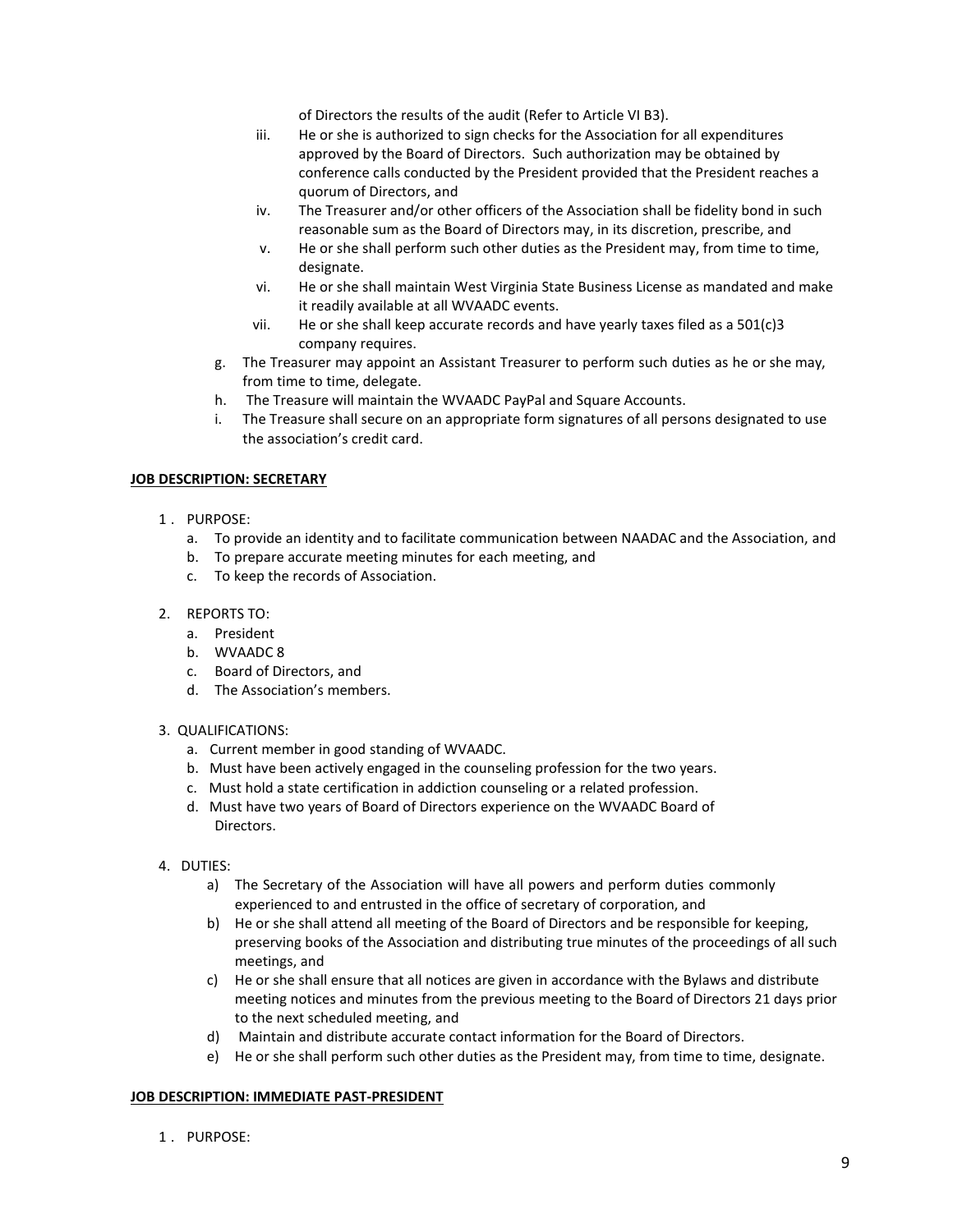- a) To provide an identity and to facilitate communication between NAADAC and the Association.
- 2. REPORTS TO:
	- a. President
	- b. WVAADC Board of Directors
	- c. The Association's members

## 3. QUALIFICATION:

- a. Will assume office immediately following two-year term as president.
- 4. DUTIES:
	- a. Chair the Nominations and Elections Team.
	- b. Serves as a member of the Awards Team
	- c. Perform such other duties as the President may, from time to time, designate.

## **TIME COMMITMENT FOR BOARD OF DIRECTORS:**

- 1. Attend the WVAADC Planning Retreat (2 days)
- 2. Attend the WVAADC Conference(s) (2-5 days)
- 3. Make every attempt to attend all RTS's to include Advocacy Day
- 4. Attend the WVAADC Board of Directors meetings (quarterly)
	- a. Notification of all WVAADC Board of Directors meetings shall be sent by the President to all Committee members at least two (2) weeks in advance of each meeting. Notification shall be in writing (paper or electronic) and shall include the date, time, calling information, and place of the meeting(s) as appropriate.
	- b. The WVAADC Board of Directors shall observe Roberts' Rules of Order in conducting its business, except on matters for which the Bylaws may specify other procedures.

## **TEAM AND COMMITTEE APPOINTMENTS**

- 1. Standing Teams and Committees
	- a. Appointments:
		- i. The President shall prepare and present to the Board of Directors a list of all committee chairs the President wishes to appoint.
		- ii. The President in consultation with the committee chairs shall solicit names of potential committee members from the Board of Directors and members.
		- iii. All committee members must be members in good standing of the Association.
	- b. Approval:
		- i. The Board of Directors will review these names and affirm or not affirm the recommendations.
	- c. Notification:

i. The final list of committee members will be sent to the Board of directors within thirty (30) days for approval.

- d. Terms**:**
	- i.All committee appointees will serve for one (1) year.

## **WVAADC Board of Directors Benefits:**

Realizing WVAADC, Inc. Board members volunteer their time, expertise and resources, there is no monetary pay. Therefore, current WVAADAC board member, when the budget allows and is voted on annually at Board Meeting/Annual Retreat, Board members may receive the following benefits:

## i. REGIONAL TRAINING SEMINARS (RTS)

a. Chairpersons (not to exceed two) will have no registration fee for the RTS.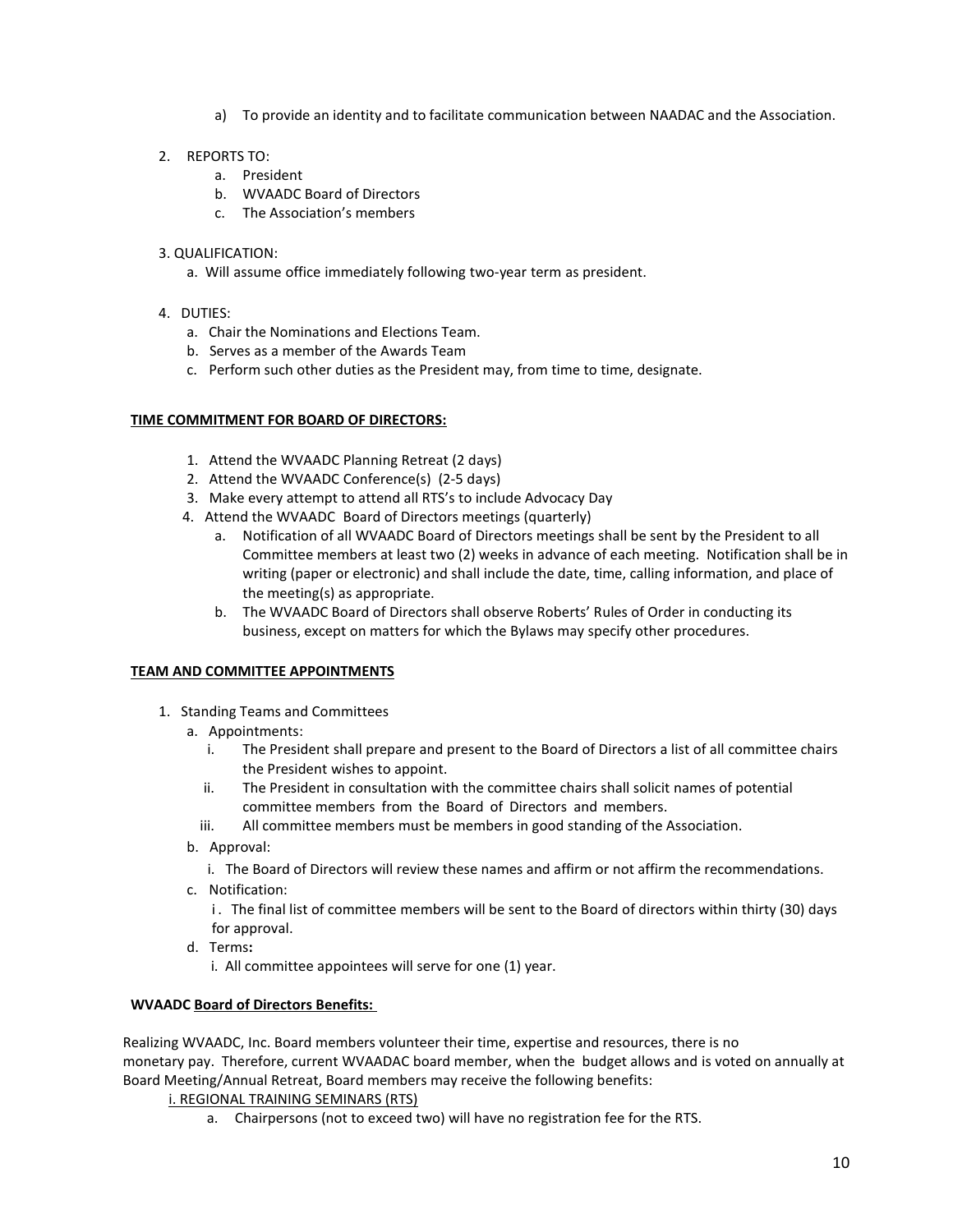- b. Chairpersons (not to exceed two) will have their expenses reimbursed as indicated in the Travel Expense Reimbursement Programs. This may include mileage, room and meals. Room must be based on double occupancy.
- c. When possible and appropriate, chairpersons ought to car pool, share hotel accommodations, etc.
- d. All current WVAADC Board Members may attend any of the RTS's at a registration discount of 50%.

## B. WVAADC ANNUAL CONFERENCE (or equivalent)

- a. Chairpersons (not to exceed two) will have no registration fee.
- b. Chairpersons (not to exceed two) will have their expenses reimbursed as indicated in the Travel Expense Reimbursement Programs. This may include mileage, room and meals. Rooms must be based on double occupancy.
- c. When possible chairpersons ought to car pool, share hotel accommodations, etc.
- d. Registration fees for the WVAADC Annual Conference (or equivalent) shall be waived for all current board members. This does not include Ad Hoc Teams or committee members.
- e. The Executive Committee shall have one night's room plus expenses reimbursed as indicated in the Travel Expense Reimbursement Programs.
- f. As long as the Annual Business Meeting is held in conjunction with the Annual Conference, all WVAADC Board Members shall have their expenses reimbursed as indicated in the Travel Expense Reimbursement Programs.

## **Ad Hoc Teams and Committees**

Ad Hoc Teams or Committees are fact-finding bodies designed to advise and inform the President and the Board of Directors about a unique and specific area of national concern. In fulfilling this purpose, it is understood that:

> 1) All ad hoc teams or committees are expected to provide the Board of Directors with reports of their work and findings. Normally, this will include verbal and/or written reports as the President may direct;

- 2) The Board of Directors reserves discretion as to whether or not publication or further action is warranted from these reports;
- 3) Wherever publication is authorized, the dissemination of those reports will be in accordance with a plan approved by the Board;
- 4) The President has been delegated the authority to establish topics to be studied by ad hoc committees and appoint such committees at his or her discretion.
- 5) Periodic evaluations of the ad hoc teams or committees will be made in relation to process, outcomes, and cost, as the President deems necessary.

## **FINANCE AND RESOURCE DEVELPMENT TEAM**

The Finance and Resource Development Team is responsible for monitoring the financial well-being of the Association. This team is typically chaired by the treasurer.

## 1. **Annual budget**

a. The budget of WVAADC will be prepared by the Treasurer in consultation with the Board of Directors and presented to the Board of Directors at least two (2) weeks prior the first Board of Directors meeting of the new fiscal year.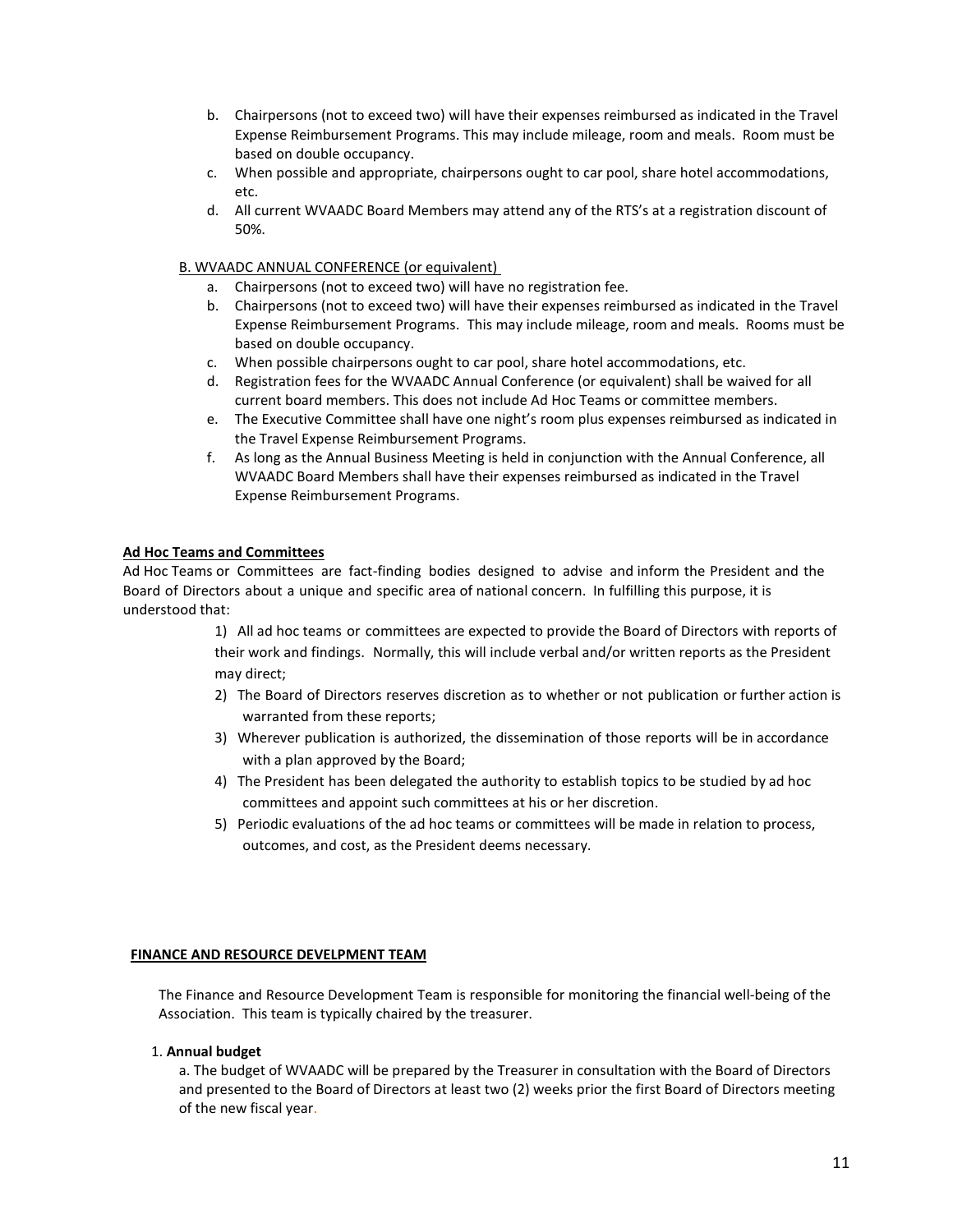- b. The budget will be in a format approved by the Board of Directors and contain at least three (3) of the following:
	- i. The introduction and overview of the general financial situation and the needs of WVAADAC?.

ii. A detailed line item budget document showing recommended amounts organized according to the prevailing WVAADC committees.

iii. The Income and Expense report from the previous year.

iv. Review and approval by the Board of Directors will signify authorization for the expenditures outlined in the budget document.

c. The Treasurer will have the authority to transfer funds among accounts during the fiscal year as circumstances dictate as long as the overall expenditure levels are adhered to. The Treasurer will report such transfers to the Board of Directors at its next regularly scheduled meeting.

d. The WVAADC annual budget will be worked on and approved at the annual retreat.

## **2. Travel Expense Reimbursement Programs**

WVAADC will reimburse Board and Committee members for expenses incurred completing business of the Board or a Committee.

- a. Mileage to and from meetings is reimbursed at a rate of \$.50 per mile.
	- i. This may be modified by board majority vote when necessary due to changes in WVAADC funds and/or fuel prices.
	- ii. It is customary for Board members to purchase their own lunch when attending Board meetings. However when the WVAADC funds allow, lunch may be paid from the master account.
- b. The expenses for the annual retreat, including lodging, breaks, dinner and breakfast are paid from a master bill.
- c. Persons traveling on approved WVAADC related business are authorized to be reimbursed for actual, usual and necessary expenses to cover personal meals and services gratuities.
- d. When possible and appropriate, chairpersons shall car pool, share hotel accommodations, etc.
- e. Pre-approved travel expenses for the WVAADC Board President to the NAADAC National Conference and Board of Directors Meeting will be reimbursed upon receipt of a signed and approved WVAADC Travel Expense Report (Appendix 2) in accordance with the following procedures:
	- i. Travel shall be done by the most economical route
	- ii. Original receipts of all travel tickets shall be attached to a reimbursement form.
	- iii. When a traveler adds a person leg onto a WVAADAC trip, the individual will only be reimbursed for travel related to WVAADAC business.
- f. Travel Rates
	- i. Air Travel
		- a. Air travel will be reimbursed at the lowest possible coach airfare available. Ticket must be purchased at least fourteen (14) days prior to travel, when possible.
		- b. If available, and conditions permit, Supersaver or other discount rates should be utilized.
	- ii. Rail or Bus Travel
		- a. Rail or Bus Travel is authorized by the most direct route. Reimbursement will be the actual cost basis.
		- iii. Automobile Travel
			- 1) Personal automobile may be used for round trip.
			- 2) Personal automobile travel will be reimbursed at the standard mileage rate established and reviewed annually by the Board of Director. This should not to exceed the cost of round trip coach airfare.
			- 3) Rental Automobile Travel must be pre-approved and will be reimbursed for the necessary period of WVAADC business. Rental prices should be based on mid-size car rates.
		- v. Miscellaneous Travel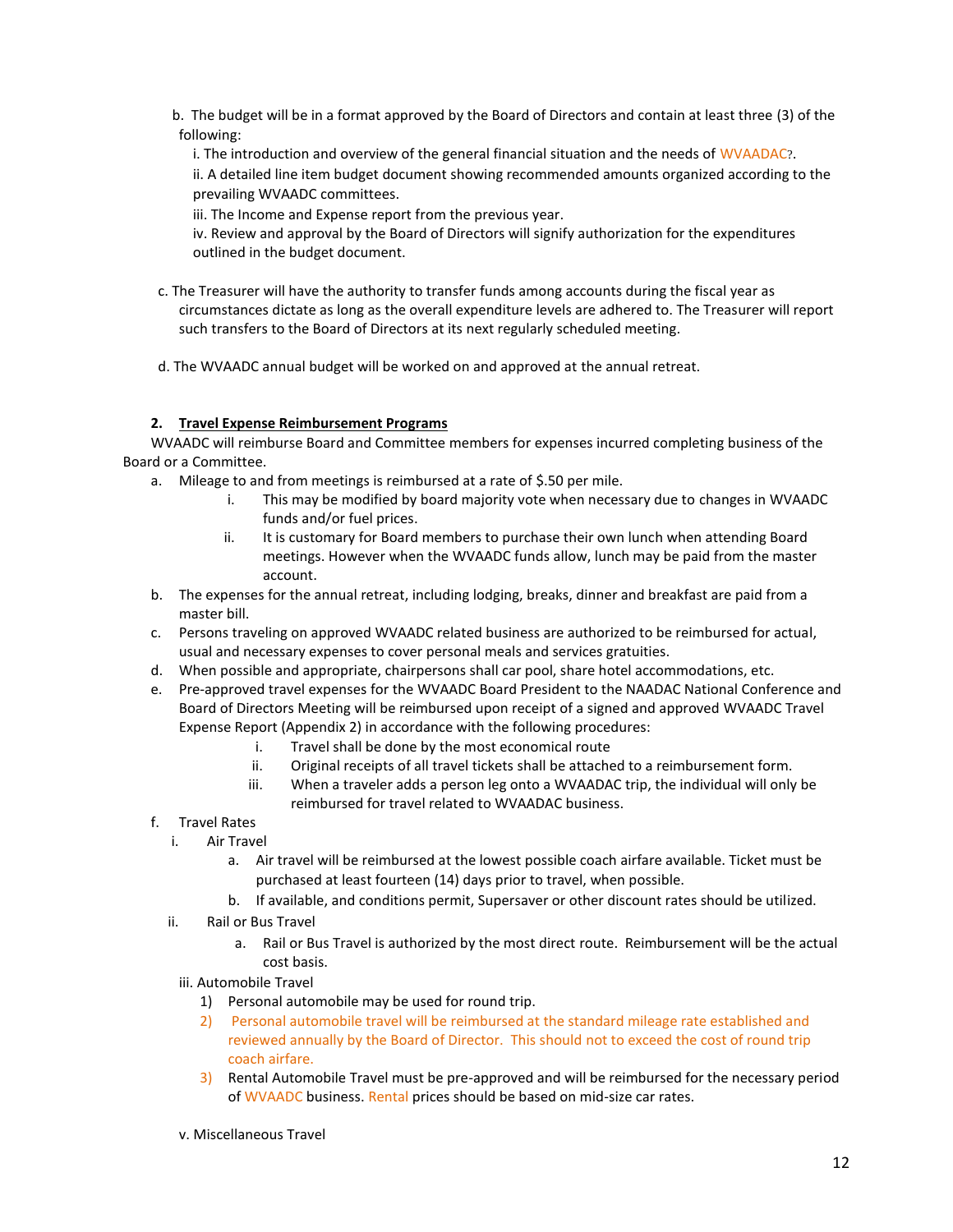- 1. Mileage for use of personal automobile in trips to and from transportation terminals will be reimbursed at the standard (annually agreed upon rate) as identified in 7(a) of this document.
- 2. Toll and parking fees shall be reimbursed in full**.** Receipts, where available, should be attached to a reimbursement form.
- vi.. Hotel/Motel Charges
	- 1. WVAADC shall reimbursed for hotel or motel charges at the single room rate for all WVAADC related travel. Included are charges for rooms utilized in route, if pre-approved.
	- 2. When possible, and appropriate, Board Members shall care pool, share hotel accommodations, etc.
	- 3. Other hotel/motel charges shall be reimbursed if such expenses are WVAADC business related. Personal expenses charged to hotel rooms shall (when possible) be paid at checkout. If not possible, deductions for these charges shall be made to the travel reimbursement form.
	- vii. Meal Expenses
		- 1. Cost of meals during authorized travel will be reimbursed in full to an amount not to exceed \$51.00 per day. A sponsored meal will preclude reimbursement.
		- 2. If travel is only for a portion of the day, then reimbursement is as follows:
			- i. Breakfast: \$12.00 including tax and gratuity.
			- ii. Lunch: \$13.00 including tax and gratuity.
			- iii. Dinner: \$26.00 including tax and gratuity.
	- viii. Other expenses- this category covers other expenses for which WVAADC is responsible.
		- 1. Taxis, airport limousines or other local transportation costs in the conduct of WVAADC business are authorized. Receipts are to be attached to the travel reimbursement form for payment.
		- 2. Telephone costs. All business telephone calls, whether charged to hotel bill or paid for, are WVAADC costs and will be reimbursed.
		- 3. Reasonable gratuities are reimbursable for services related to expenses that are themselves reimbursable, under these policies. For example, gratuities for skycaps, taxi-drivers, and bellmen at the time of check-in or checkout may be reimbursable.

## **3. Audit or Review**

The Treasurer, with the direction of the Resource and Development Team, shall hire a firm to perform a review or audit a minimum of every three (3) years and present to the Board of Directors the results of the audit or review Refer to Article VI B3 of the Bylaws).

## **4. Annual taxes**

The Treasurer will assure the WVAADC taxes are filed each year as required by the 501(c) 3 status.

- a. Taxes may be prepared by an external professionally recognized accounting firm who shall be made known to the Board of Directors with estimated fee for services.
- b. A copy of the tax report shall be maintained by the Treasurer
- c. All reports shall be available for public and membership view.
- d. Tax reports shall be made available for the members to view during the annual business meeting.
- 5. Collection and bad debt policy
	- a. In order to prevent bad debt, new customers who request to be billed for materials or services provided by WVAADC:
		- i. Should pay in full in advance for any order placed.
		- ii. Purchase orders should only be accepted from existing customers in good standing.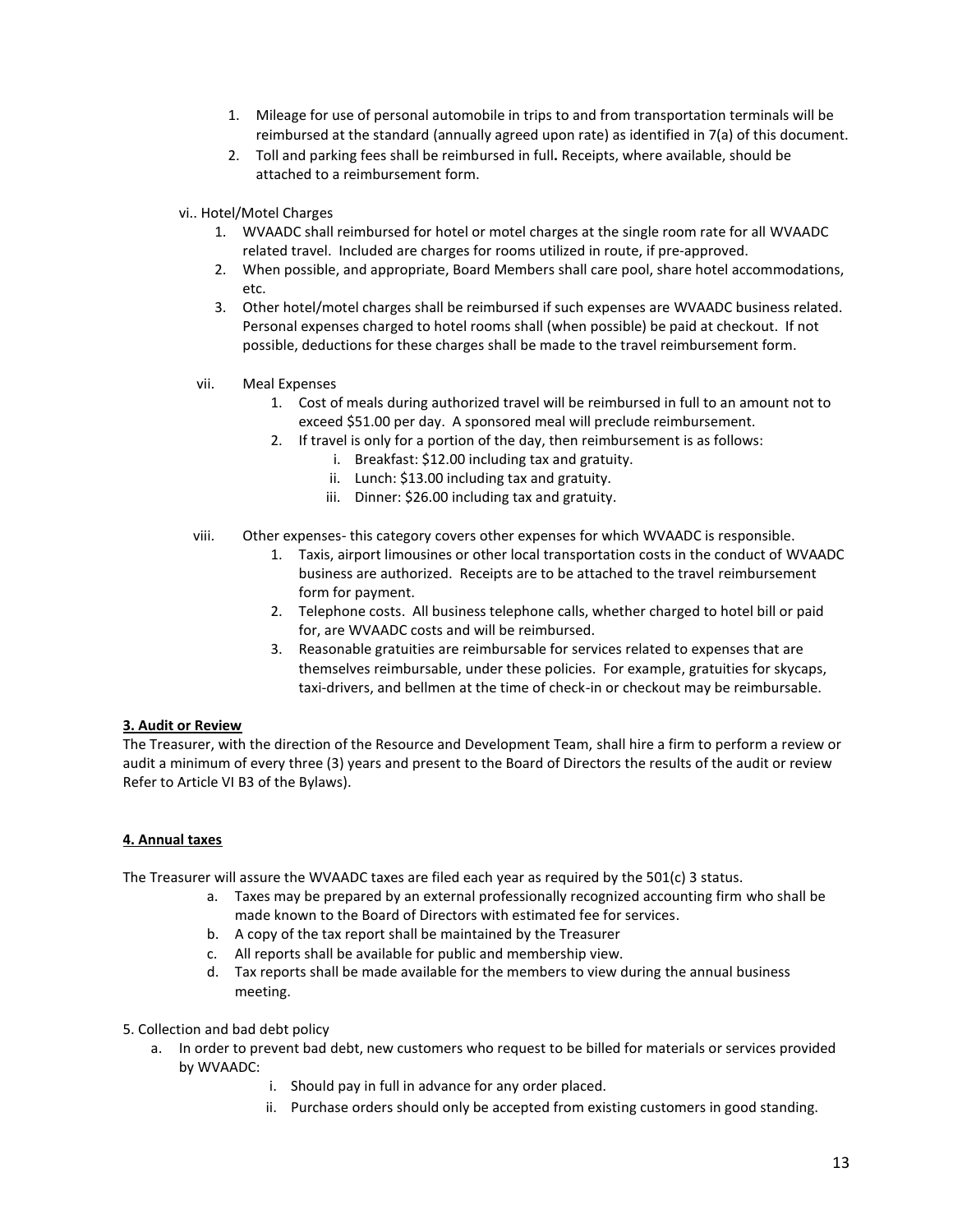- b. Existing customers who are routinely more than sixty (60) days delinquent on payments and/or have had checks returned for insufficient funds for payment should be required to pay in full in advance for all future orders. Advance payment may be required as a certified check, cashier's check, or money order.
- c. Management of bad debts
	- i. In the event that payment is delinquent on an invoice for goods or services sold by WVAADC, the following steps should be taken.
		- 1. The customer will be sent a statement on any balance over thirty (30) days past due.
		- $\frac{2}{x}$ . The customer will be contacted by phone and/or email by the Treasurer on any balance over thirty (30) days past due.
- d. After ninety (90) days past due, a collection letter will be sent to the customer via certified mail. The letter shall tell the customer they have fifteen (15) days to resolve the matter and that if we do not hear from them within fifteen (15) days;
	- i. Their account will be sent to a collection agency.
	- ii. Invoices for membership, insurance, or certification should be voided and the service cancelled.
	- iii. If the customer has not paid the amount due or contacted WVAADC after the fifteen (15) days, the account will be sent to a collection agency and the debt will be removed from accounts receivable and written off as a bad debt.
- e. Insufficient Funds.

In the event that payment is made and the check is returned for insufficient funds, the following steps should be taken:

- i. The check should be re-deposited if possible. If the check has been returned twice or the check cannot be re-deposited, then go to step 2.
- ii. The Treasurer will send a letter and/or email to the customer requesting payment within fifteen (15) days by money order, certified, or cashier's check, along with a \$10 processing fee.
- iii. The customer should also be notified by phone by the Treasurer. If the check is for registration fee, or other service, the service should be cancelled.
- iv. If payment has not been received and/or the customer has not responded within fifteen (15) days, then a 15-day collection letter should be sent via certified mail telling them that the account will be sent to a collection agency if they do not respond.
- v. If the customer has not paid the amount due or contacted WVAADC after the fifteen (15) days, the account will be sent to a collection agency and the debt will be removed from accounts receivable and written off as a bad debt.
- f. Purchasing
	- i. Teams and committees may purchase supplies to conduct the business of the Association in accordance with the annual budget with Board approval.
	- ii. Any purchase exceeding \$100.00 must be approved by the Treasurer and/or the President.
	- iii. Members shall take into consideration that we are an all-volunteer board and take prudent measures when purchasing items on behalf of WVAADC.

## **BYLAWS / POLICY TEAM**

- 1. The Bylaws Team is charged with the monitoring and updating the Bylaws in accordance with and updating policies stated in Article X: Amendments to Bylaws, and the notification of the Board of Directors in time for informed discussion prior to the change presentation to the membership at the Annual Business Meeting.
- 2. The team will keep the Policies and Procedures updated. When the Board of Directors develops new polices or makes changes to existing policies or procedures the team will update the documents accordingly.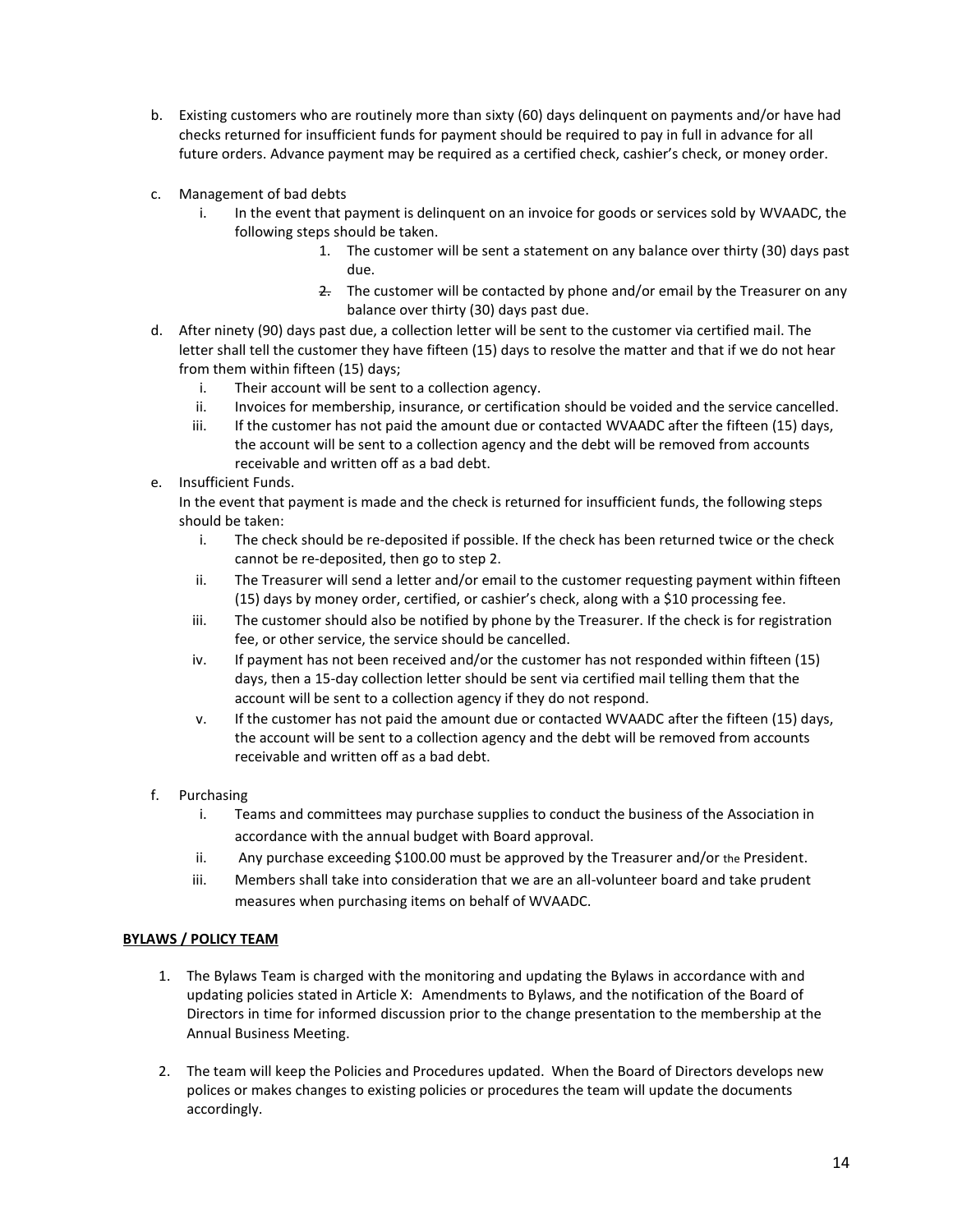3. New policies may be added as an addendum rather than redoing the entire document.

## **MEMBERSHIP TEAM**

The Board of Directors has stated that membership in the Association is a primary responsibility of all teams and committees: standing and ad hoc.

- a. The Membership Team shall be charged with the development of programs for membership growth throughout the Association.
- b. The team shall develop and implement a system to receive, review, and verify all applications for membership and acceptance or rejection.
- c. It may recommend the names of suitable candidates for Honorary Memberships.
- d. Therefore, teams or committee actions should all be focused on member interests, recruitment and retention matters.

## **AWARDS TEAM**

- 1. Annual Awards Program Standing Rules
	- a. Annual Awards Program**,** Concept and Purpose in accordance with Association Bylaws, Article XII, Paragraph 12.01 and 12.04 (B), and Annual Awards Program is established to consist of, as a minimum, a "Counselor of the Year" award, the "Distinguished Service" award and the "Jim Hearn Scholarship" award. These awards have been established to identify and honor individuals and/or organizations who have contributed in an outstanding manner to the advancement of the addiction counseling profession and who meet the specific goals and objectives outlined below.
	- b. The President of Association will appoint an annual Awards Team chair. The chair will nominate to the President additional members for the Team, one of whom will be a past president of the Association. The other members of the Awards Team may be chosen from the membership of the Association and will be selected for their interest and knowledge in the addiction counseling profession.
	- c. The following schedule is offered for general guidance. The President, or designee, will publish a time schedule for the selection and nomination process. Any member in good standing may submit nominees to the Awards Team on or before the date specified.

## **1) "Addiction Counselor of the Year"**

- a) A "Counselor of the Year" award shall be given to a counselor who has made an outstanding contribution to the profession of addiction counseling. Eligibility for this award is based on the following criteria:
	- i) Be currently employed as addiction counseling professional.
	- ii) Be an active member in good standing of the Association (i.e., the individual must be a voting member as opposed to an honorary or nonvoting member).
	- iii) Be working with clients/patients for a sustained period with individual and/or group contact to foster recovery from addictive disorders.
	- iv) Preferably, be certified, registered, or licensed as an addiction professional.
	- v) Be actively working as a counselor for not less than three years prior to receiving the "Counselor of the Year" award.
	- vi) Have demonstrated to the satisfaction of his/her peers, full compliance and support of the Association Code of Ethics.
- b) The following special areas of competence and skills are those that the Team should use to assess candidates for the "Counselor of the Year" award. Individuals being recommended for this award should have demonstrated to their peers, the community, and employers' outstanding capability and expertise in some or all of the following professional competencies:
	- i. Assessment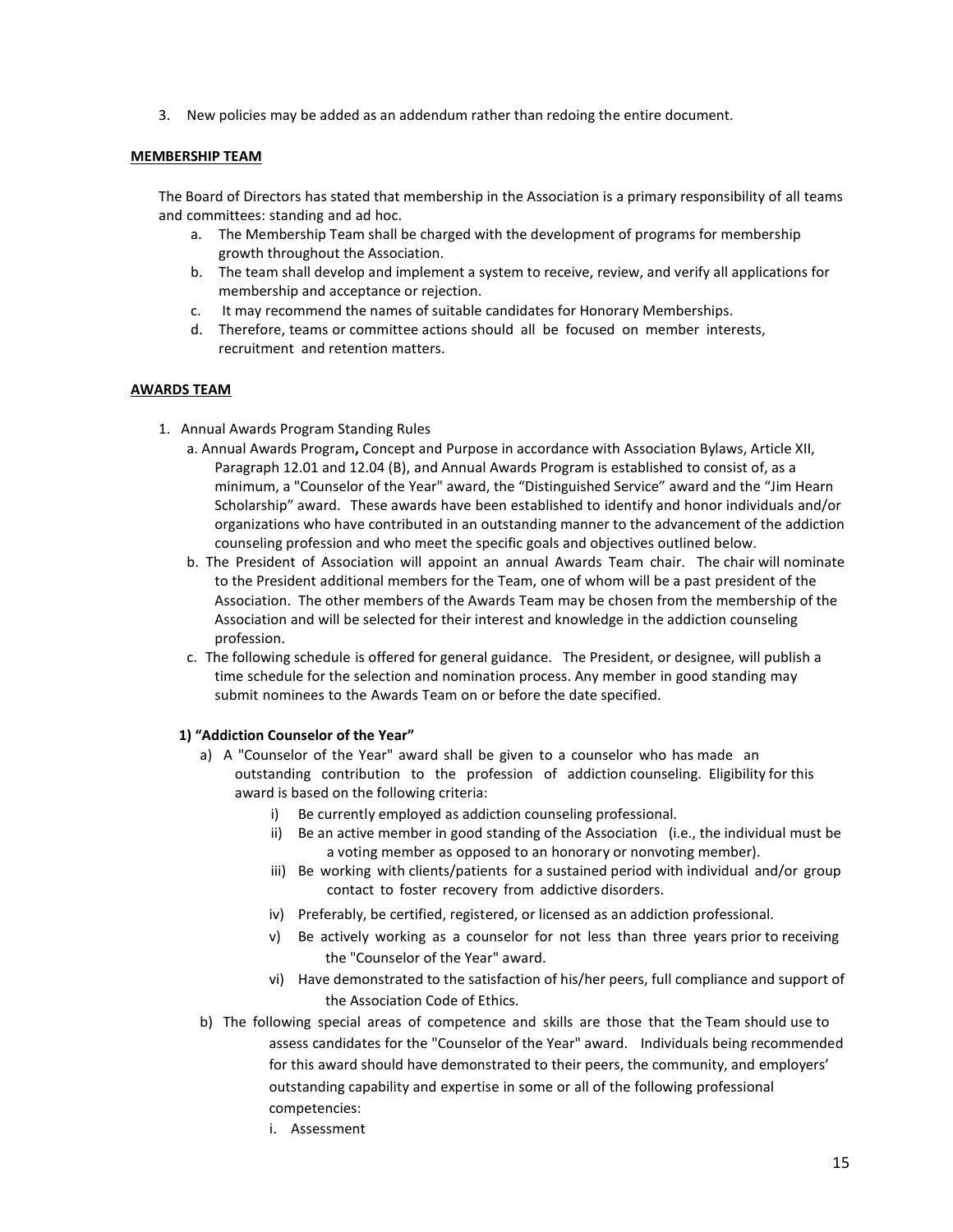- ii. Treatment planning and case management
- iii. Communications
- iv. Individual counseling
- v. Group counseling
- vi. Family counseling
- vii. Referral Privacy and confidentiality
- viii. Professional relationships
- ix. Possession of personal integrity and high standards of personal performance
- x. Administrative skills
- c) To nominate an individual, the nominating individual should mail a letter outlining the qualifications of the candidate directly to the Chair of the Awards Team. This award is limited to one (1) per year.

## **2) "Distinguished Service"**

- a) Any Association member, in good standing, may make nominations for the "Distinguished Service" Award. To be eligible for this award, the nominee must meet the following criteria:
	- i) Have a minimum of fifteen (15) years in the addiction counseling profession and/or administration and
	- ii) Possess a strong dedication to the addiction profession as demonstrated by his/her involvement in and commitment to a variety of key organizations.
- b) To nominate an individual, the person or group of persons nominating the candidate must be able to document the individual's involvement in the profession and explain how the person has enhanced the addiction profession. A nomination letter should be mailed directly to the Chair of the Awards Team. This award is limited to one (1) per year.

## **3) Jim Hearn Scholarship**

- a) Any Association member in good standing may submit nominations for the Jim Hearn Scholarship Award.
- b) The Awards Team will select recipients of the Jim Hearn Scholarship based on the following:
	- 1. If employed, the individual must be in the provision of direct services.
	- 2. Consideration will be given to individuals in the process of obtaining certification or pursuing a degree in the addiction profession.
	- 3. Consideration will be given to the financial need of the nominee in further their education in the addiction profession.

4. Consideration will be given to Association members.

- c) The number of awards given each year will be based on costs and the income from the auction the previous year. The number of awards presented may vary from year to year.
- d) The recipient of the full award will receive hotel (double occupancy) and registration fees to the annual conference. Travel and incidental expenses are the responsibility of the recipient.
- e) The recipient of the partial award will receive registration fees to the annual conference. Travel, housing, and incidental expenses are the responsibility of the recipient.
- f) An individual may be a recipient of the Jim Hearn Scholarship Award (full
- or partial) one time only in a five (5) year period.

## **4) Bill Perkins President's Award**

- a) The President presents this award to an individual, institution, or corporation in recognition of a long and continued commitment to the Association. It is intended to reflect the Association's appreciation for the support of the addiction profession.
- b) There is no requirement to present the award each year and there is no limitation to the number of recipients in a given year.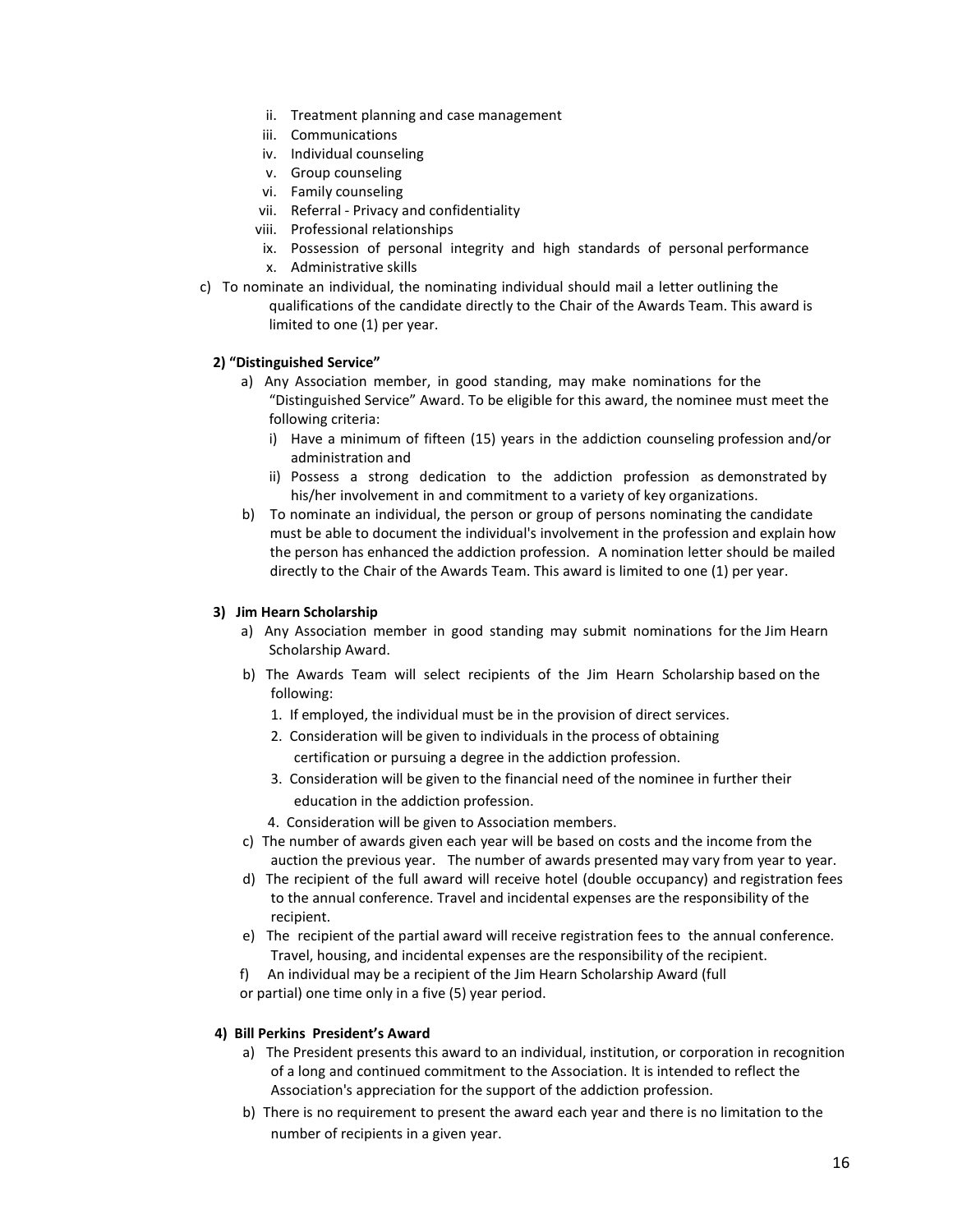## **5) The Russ Taylor Advocacy Awareness Award**

This award can be presented to any person who has shown a dedication to the field of addictions in various ways. This person does not need to be a member of WVAADC. Areas of work or participation to be considered for this prestigious award are prevention, treatment, and recovery. The nominee should have substantial participation on local, state, or federal levels within our profession. The nominee should be someone who has assisted in advocacy of clients, colleagues, and agencies within changing policies. This award is limited to two (2) per year.

## **6) New Frontier Award**

The individual to be honored with the New Frontier Award is someone who is new to the field of Addictions Treatment and/or Prevention. The recipient must have been in the field for two (2) years or less; have demonstrated commitment and dedication through treatment, education or other avenues to advance in the field of addictions treatment and prevention. This award is limited to one (1) per year.

## 7) **Journey to the Profession Higher Education Scholarship**

- a. A WVAADAC member may nominate someone who is in a formal education program (Associate, Bachelors, Master's Degree) and has the intention of serving in the addictions profession.
- b. A one-time scholarship of \$500 will be given for award winner toward educational pursuits.
- c. This will be available on a year to year basis depending on the WVAADAC budget and community and/or private donations. Journeys of Life Bookstore contributes \$125, Susie Mullens contributes \$125 and WVAADAC matches those private donations with \$250 for \$500 toward education pursuits.
- d. To nominate an individual, the person or group of persons nominating the candidate must be able to document the individual's involvement in the profession and explain how the person has enhanced the addiction profession.
- e. The person or group of person nominating the candidate must be able to document the individual's anticipation toward higher education.
- f. This award is limited to one (1) per year per lifetime.
- g. The nominees will be encouraged to attend the day of the awards.
- h. All nominees will be recognized at the awards banquet.

## **NOMINATIONS AND ELECTIONS TEAM**

- 1. There shall be a Nominations and Elections Team, the Chair of which will be appointed by the President within thirty days after the annual meeting.
	- a . The chair is usually the Immediate Past President; however, the President may appoint another person.
	- b . The members of this Team may not be a candidate for office while serving on the Team.
	- c . It is the responsibility of the Team to follow the procedures for nominating and electing officers of the Association as stated in this section.
	- d . The Team is charged with the responsibility to conduct and certify all elections.
- 2. Nominations of Candidates for Officers and Board Members
	- a. The Nominations and Elections Team should nominate one candidate for each position. All nominees must meet the qualifications for the office sought.
	- b. Receipt of these nominations by the Team will be no later than sixty (60) days prior to the Annual Business meeting of each year The
	- c. Team should select candidates who are representative of the membership.
	- d. No two candidates for the same office may come from the same region.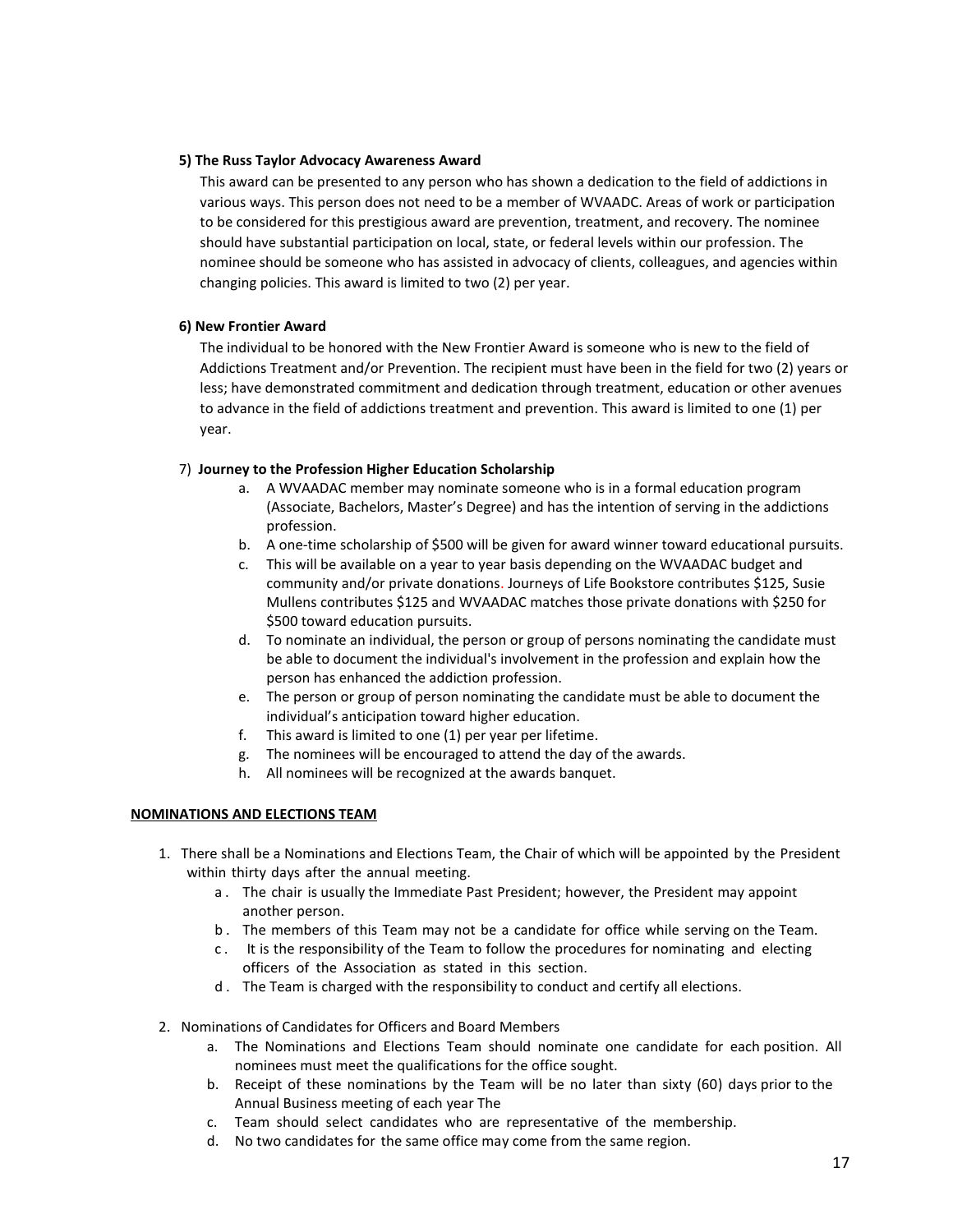- e. Nominations will be submitted on a nomination form to include biographical information, a philosophy statement as well as questions developed by the Team on issues about the profession.
- f. This information will be furnished with the ballots, as submitted, which are provided to the membership.
- g. Nominated candidates will be notified of their nomination by the Chair of the Team and shall agree to serve if elected.

## 3. Election

- a. In order to achieve the largest possible participation in the election of officers, the slate of candidates, their biographical information, philosophy statements, and answers to the Team questions of each nominee will be mailed or electronically delivered to all members of the Association 60 days prior to the election. The membership may be provided with several options for the election process.
	- i. Ballots provided at the annual meeting
	- ii. On-line voting
	- iii. Or other electronic devices if available
	- 1) Ballots **-** All ballots will be pre-printed with the names of the candidates. Ballots will include biographical information on the candidates. All ballots will be provided to eligible member voters at the Annual Business meeting. Ballots will be returned to the Chair of the Team. To verify voting eligibility, the voting member MUST sign the ballot in the space provided.
		- a. Counting Ballots The Team will verify that each ballot is received from an eligible voting member of the Association by signature. Ballots from ineligible persons will not be counted. The Team will tabulate the results.
		- b. Notification The Nominations and Elections Team will deliver the winning candidate names to the membership at the Annual Business meeting. The President will introduce the successful candidates at the annual awards banquet. It is the responsibility of the Chair of the Nominations and Elections Team to notify non-winning candidates should they not be present at the Annual Business meeting.
		- c. Appeals and Retention Ballots will be retained by the Team Chair for a period of 15 days after the results of the election are announced at the annual meeting. If no appeal is forthcoming within fifteen (15) days of the announcement, ballots will no longer be available. If an election appeal is entered in a timely fashion, the Chair of the Ethics Team will serve as Chair of the Appeals Team.
		- d. Required Votes to Win The number of votes required to win is a simple majority.
		- e. Positions Covered By These Procedures All Board of Directors positions of the Association are covered by the procedures outlined above.

## **PEER ASSISTANCE TEAM**

The Chair of the Peer Assistance Team is appointed by the President. The Chair of the Team may appoint members to the Team. The team is responsible for providing intervention and referral to impaired Association members. The Chair or any members of the Team may not serve on the Board of Directors.

## **PROFESSIONAL DEVELOPMENT TEAM**

The Professional Development Team is responsible for the development and Coordination of the Association's annual fall conference, regional training seminars and other training opportunities that may arise. Responsibilities include but are not limited to:

1) Ensuing the Association maintain approved educational provider status with the West Virginia Certification Board for Addiction and Prevention Professionals, West Virginia Board of Social Work Examiners, West Virginia Board of Examiners for Registered Professional Nurses, and the National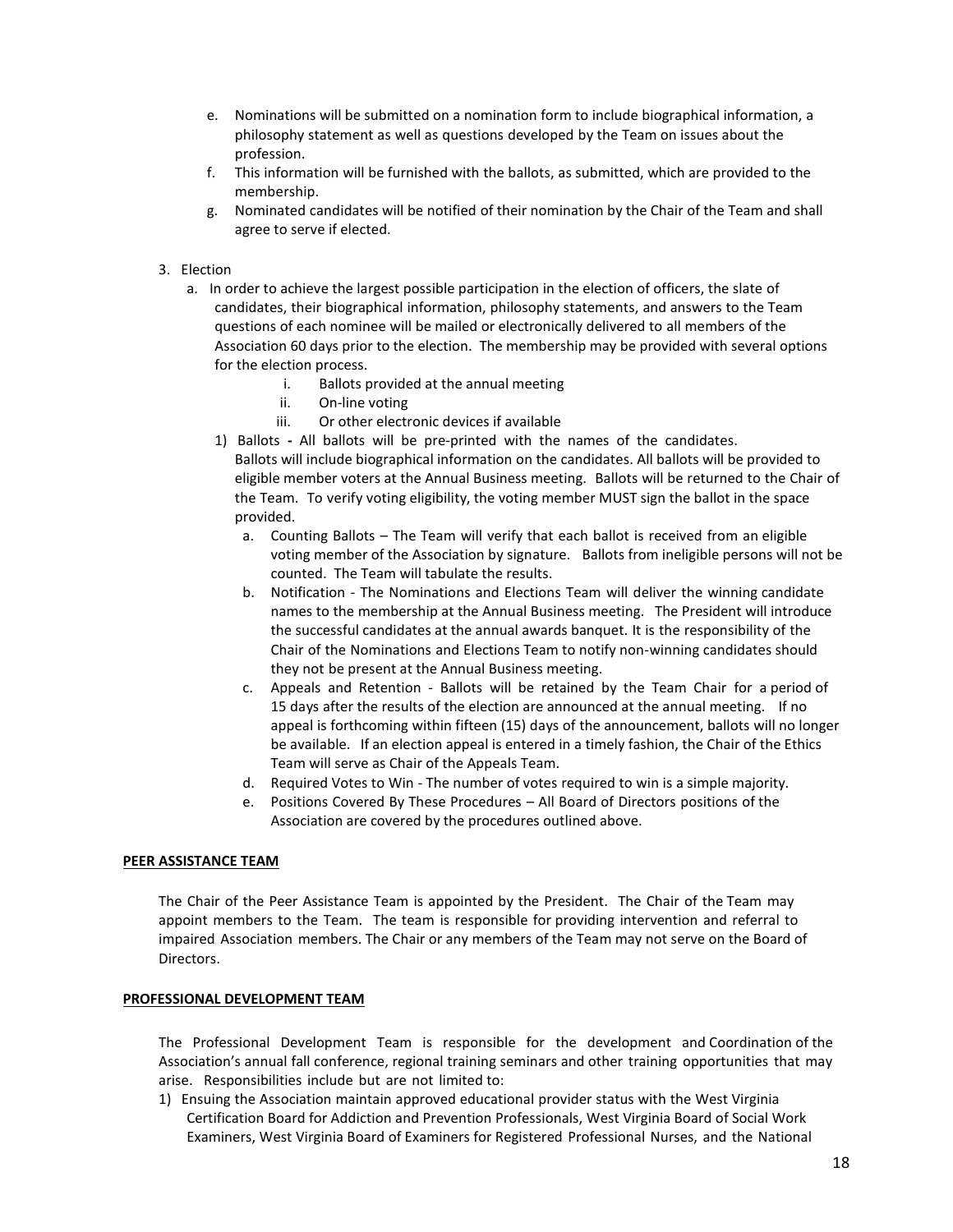Board of Certified Counselors and all other identified licensing/certifying bodies.

- 2) Maintain appropriate attendance records of all conferences, seminars and workshops for a minimum of five (5) years.
- 3) Maintain conference, seminar, and workshop learning goals and objectives for a minimum of five (5) years.
- 4) Maintain presented biographical information for a minimum of five (5) years.

## **ETHICS TEAM**

The Ethics Team will ensure that the profession is guided by and acts in accordance with the professional code, Ethical Standards of Alcoholism and Drug Abuse Counselor as identified through NAADAC.

- 1. The Team provides education, assistance in the development of policy and guidelines, consultation, and case reviews for the Association. In addition, the Ethics Team is charged with the monitoring of the Association Peer Assistance Program whether or not it is invoked or requested under conditions of ethical lapse.
- 2. The Team will promote appropriate educational activities, which will ensure that the leadership and the membership have a basic understanding of the ethical values underlying professional conduct.
- 3. The Team will assist the Board of Directors, duly elected officers, and individuals in their understanding and interpretation of the ethical standards. The Team will also be responsible for suggesting appropriate revisions of the standards and for providing interpretations as addressed by the membership.
- 4. The Team will review ethical issues involving individuals or bodies affiliated with the Association. Appropriate recommendations will be made in keeping with the Bylaws and procedures of the referring body.
- 5. Ideally the Ethics Team will consist of five members who shall represent the regions of the State.
	- a. The President will appoint the Chair.
	- b. The Chair will select the regional representatives.
	- c. The regional representatives will develop ongoing networking between members and the West Virginia Certification Board for Addiction and Prevention Professionals.
	- d. Members of the Ethics Team, with the exception of the Chair shall not serve on the Board of Directors or on the WVCBAPP.
- 6. These procedures are applicable to members of the Association only. All other complaints and/or issues will be referred to the respective organizations, certification, or licensing boards of the individual in question.
- 7. Should an ethical complaint be filed:
	- a. The Team Chair gathers the preliminary data to determine the nature of the complaint; potential ethics violation, legal issues, state board issues, peer assistance issues, etc.
	- b. The Chair will keep a log.
		- 1) The log will be reviewed by the Team on an annual basis.
		- 2) The log will include the caller's name, phone number, basic complaint, date, and outcome of the call.
	- c. If there is a possibility of an ethical breach,
		- 1) The caller will be asked what part of the code has been violated to help clarify the issue.
		- 2) A form will be sent along with a copy of the code of ethics to the complainant.
	- d. The complainant will send the form with the appropriate documentation to the Ethics Chair. Upon receipt of the complaint, the Chair may request additional information.
	- e. Upon receipt of the written complaint, the Ethics Team procedures will be followed.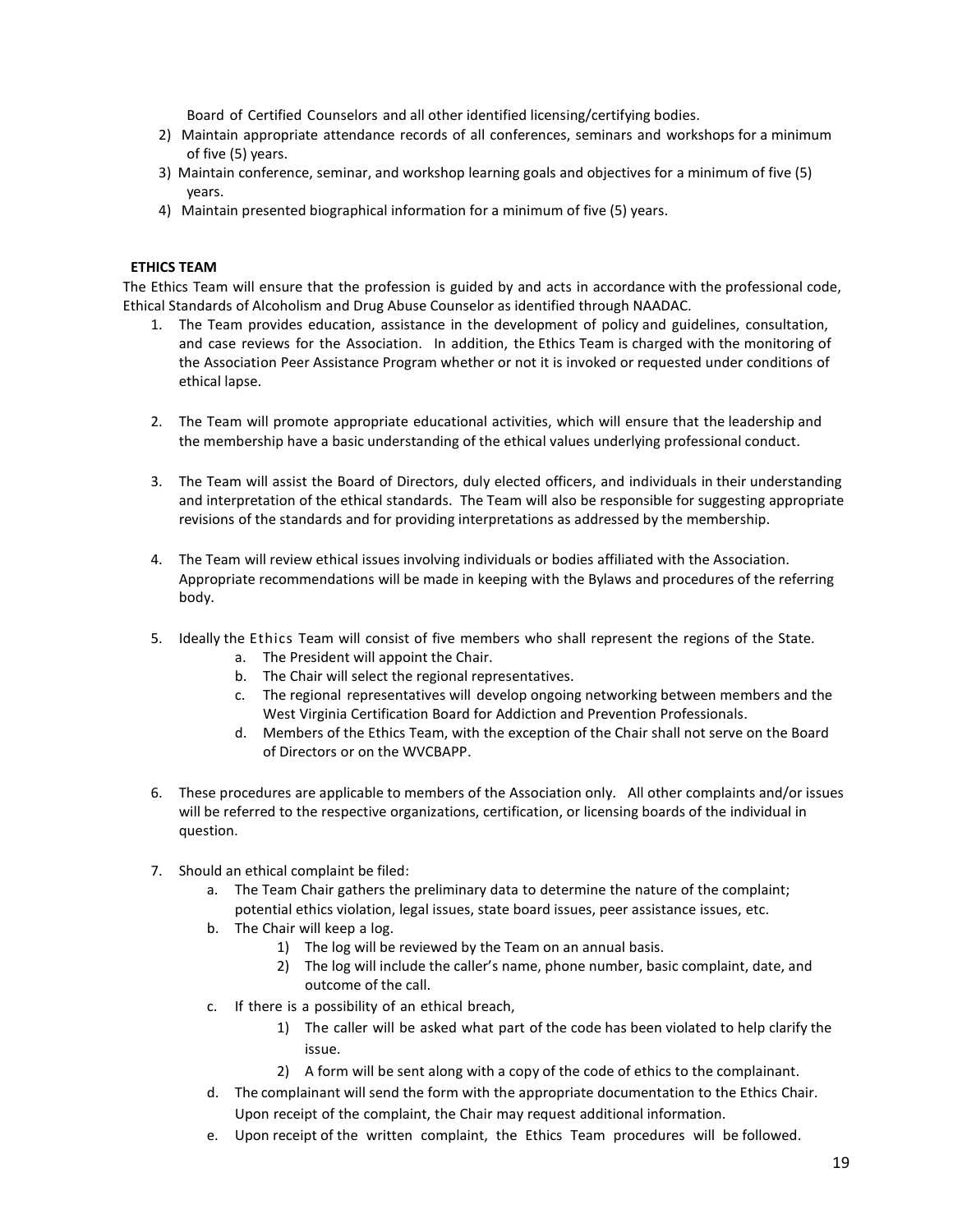- f. Due process will be followed in all proceedings.
- 8. Ethics Team Procedure
	- In order to be considered by the Association:
		- a. A complaint must be made in writing and signed by the complainant.
		- b. The Association will not act on anonymous complaints.
		- c. The Chair will review the complaint to verify that the behavior reported is relevant to the Ethical Standards of Alcoholism/Addiction Professionals.
		- d. A copy of the complaint will be sent within three working days to the ethics Team members.
		- e. In the event that the Hearing Committee concludes that ample evidence of a violation has been presented, it shall so notify the respondent in writing.
			- a) This notification shall set forth the reasons for the conclusions and request that the respondent submit a response in writing to the Committee within the time specified.
			- b) It shall be the sole discretion of the Hearing Committee to grant a request by the respondent to appear in person.
				- i. The Committee shall establish the procedure for such an appearance.
				- ii. In the event that an attorney accompanies the respondent, the degree of participation by this attorney in the appeal process shall be one of consultant only.
				- iii. All expenses for appearing before the Hearing Committee and any attorney fees are the sole responsibility of the respondent.
			- 2) Within fifteen working days of receipt of the written response, the Hearing
				- a) Committee will convene and render a decision. A report will be submitted to the Ethics Team recommending either dismissal of the complaint or disciplinary action. The grounds for either recommendation will be stated in the report. If disciplinary action is recommended, the Hearing Committee will recommend one of the following actions:
				- b) Written reprimand
				- c) Suspended membership with time frame and suggestions for corrective action which may be, but are not limited to:
					- i. Completion of an Association approved ethics course
					- ii. Specific areas of professional development worked on in supervision
					- iii. Referral to impaired professional commission. iv.
					- iv. Revocation of membership
					- v. Denial of application of membership.
					- vi. If the member is serving in a leadership role in the Association, a request for resignation; or if necessary, removal from office.
			- 3) The Ethics Team will review the report of the Hearing Committee and issue a decision, either adopting or modifying the report of the Hearing Committee. A copy of the Ethics Team decision will be mailed to the respondent and complainant within ten (10) working days of the issuance of the decision. The notice to the respondent will be sent by certified mail. The Ethics Team shall advise both the respondent and complainant at the time it renders its decision that the respondent has a right to appeal the decision to an Appeal Panel consisting of the Board Members of the Association.
				- a) Letter shall advise the respondent that the notice of the intention to appeal should be sent to the Association President. The respondent shall also be advised that the appeal must be postmarked within thirty (30) days from the dated correspondence of the Ethics Team decision.
				- b) The respondent shall be advised that all other correspondence concerning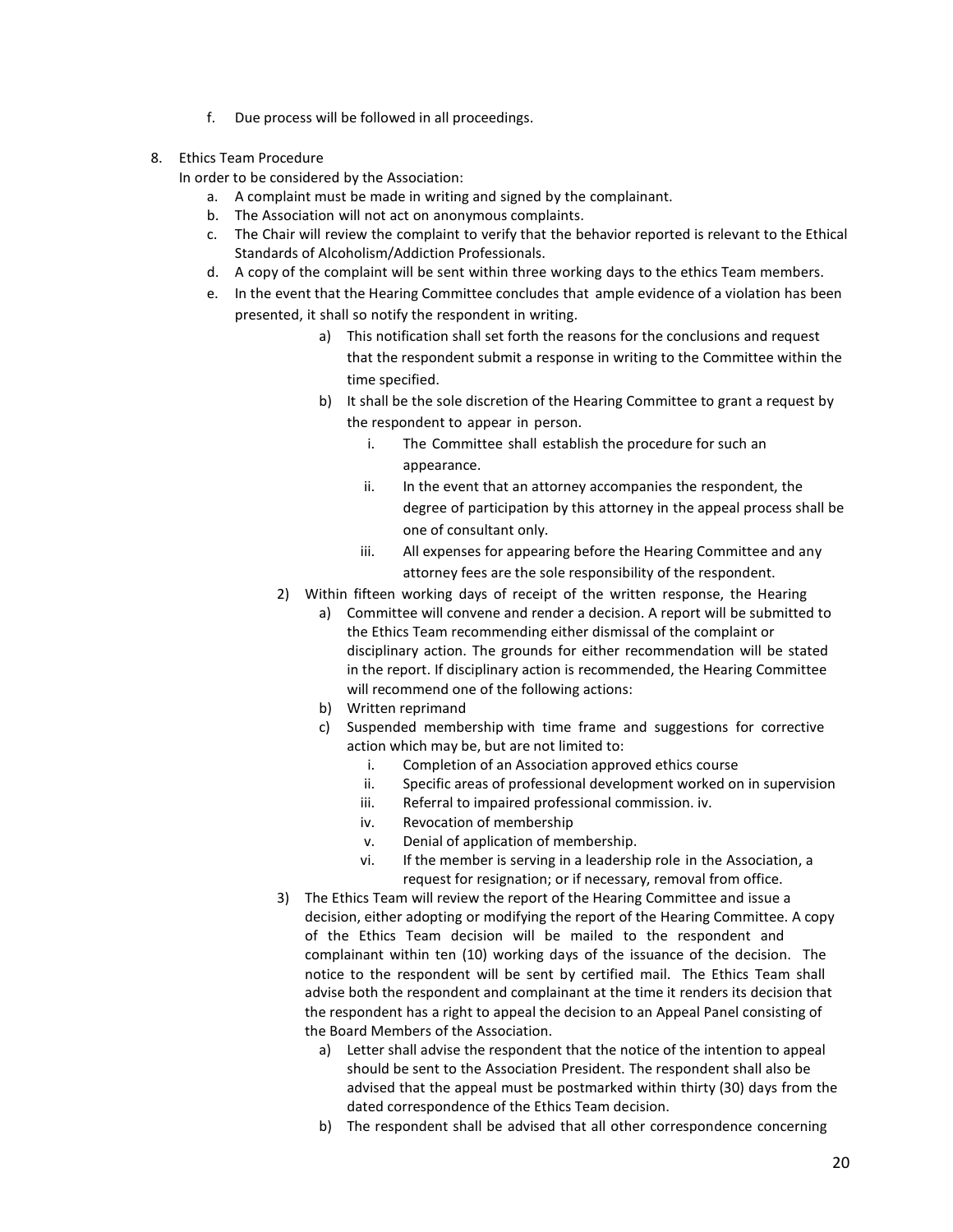the appeal should be sent to the Association President.

- c) Upon receipt of notice of appeal from the respondent, the President shall appoint three Board of Directors members to hear the appeal. One of the three shall be designated by the President as the Chair.
- d) The respondent shall be given the opportunity to appear in person before the appeal panel at a time and place determined by the panel.
- e) The members appointed must have no knowledge of the complaint, nor any relationship to the complainant or respondent.
- 4) If the respondent files an appeal within the specified timeframe, any recommended disciplinary action will be halted until the appeals process is completed.
- 5) If a respondent does not file the appeal, the disciplinary action will take effect after thirty (30) days.
- 6) The respondent shall be responsible for the payment of all costs incurred in responding to an ethics complaint.
- 9. Records and Disclosure of Information
	- a. The permanent files of the Ethics Team shall be maintained at the administrative offices of the Association.
	- b. All information developed in the course of the investigation of the complaint and the appeal process will be kept confidential.
	- c. In the event that it is determined that a violation occurred, the Association may disclose the findings to relevant professional organizations, associations, and state regulatory boards.
	- d. If the respondent is found not to have violated the Ethical Standards of Alcoholism and Drug Abuse Counselors, the information developed in the investigation and appeal process will not be disclosed, unless required by compulsory legal process, without the expressed written permission of the respondent.
	- e. Information obtained by the Association concerning complaints that were not investigated, not deemed to be of merit, or in pending cases will not be disclosed, unless required by compulsory legal process, without the expressed written consent of the respondent.

## 10. Meetings:

The Ethics Team will hold periodic conference calls throughout the year. The Chair will present a written annual report to the Board of Directors. Meetings may be called as needed throughout the year.

11. Record Keeping:

The Team will maintain confidentiality in all of its deliberations involving disciplinary action. The Chair will be responsible for record keeping in confidential matters.

## **PUBLIC POLICY TEAM**

This Team should provide expertise and work on projects to develop WVAADC's public policy vision and agenda. This team will be instrumental in preparing and scheduling the Association's annual Advocacy Awareness Day at the capitol.

#### **COMMUNICATIONS TEAM**

The Communications Team shall publish the official WVAADC newsletter on a quarterly basis. These representatives should be alert to the current trends in the profession and the long-standing tenets, which are the foundation of WVAADC. Members will be contacted directly by the publisher, individually, or as a group and asked for review or input. The Team is also responsible for the development and upkeep of the Association website. The entire Team shall meet in person once in each calendar year. The Communication Team will be involved in mailings announcing bylaws, nominations, conference mailings, or electronic communications, via website and etc.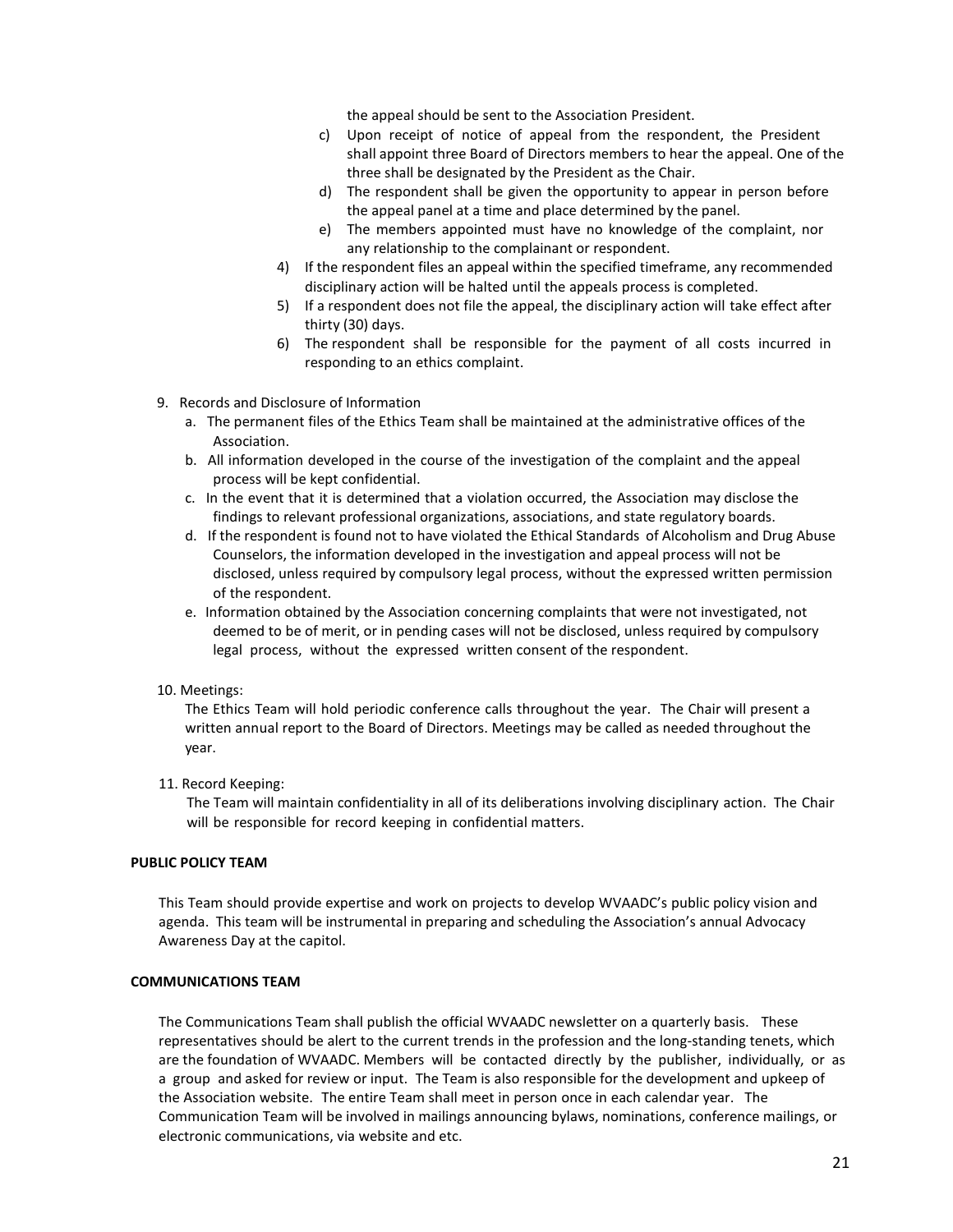## **OTHER TEAMS AND COMMITTEES**

The Board of Directors has delegated to the President the creation of ad hoc committees that he or she sees fit.

## **ANNUAL WORK PLAN**

Each committee or team chairperson is to present a written worksheet at the Annual Retreat of the Board of Directors (Appendix 1). The written plan should include team members, goals, tasks, and persons responsible for team activities for the upcoming year.

## **FISCAL YEAR**

The fiscal year of the Association will commence on January 1 and terminate on December 31.

## **DUES YEAR**

Membership year consisting of twelve (12) calendar months will be established for each member commencing with receipt of dues.

## **CHECK SIGNING AUTHORITY**

- 1. The Treasurer and the President may sign checks for WVAADC.
- 2. The following members of the board may have a debit card for ease of transacting business on behalf of WVAADC. There will be a \$500.00/day limit on its use. Withdraw of cash is prohibited.
	- a. The President
	- b. The Treasurer
	- c. The Secretary
	- d. Communications Chair
	- e. Professional Development Team
- 3. When using the debit card for purchases exceeding \$100, the treasurer will be consulted either by phone, text or email.
- 4. For all checks over \$1,500.00 there will be a second signature required. The second signature will be that of the President.

## **ANNUAL CONFERENCE AND REGIONAL TRAINING SEMINARS**

## Registration Fees

- 1. Registrations for the WVAADC annual conference, meetings and seminars are nontransferable.
- 2. When a registration is canceled prior to the cancellation deadline, a portion of the registration fee, indicated in the notice, shall be retained by WVAADC to defray the cost of handling and processing the registration and cancellation. All cancellations must be in writing.
- 3. No refunds shall be given after the cancellation deadline unless death or illness of, or injury to, the registrant or his/her immediate family, or natural catastrophe precludes attendance, and in all classes such refunds in response to these extenuating circumstances shall be made only if request are received in writing and are postmarked within 7 calendar days of the closing day of the activity. In case of refunds given in response to extenuating circumstances, a portion of each registration fee shall be retained 17 defray the cost of handling and processing of the registration and cancellation.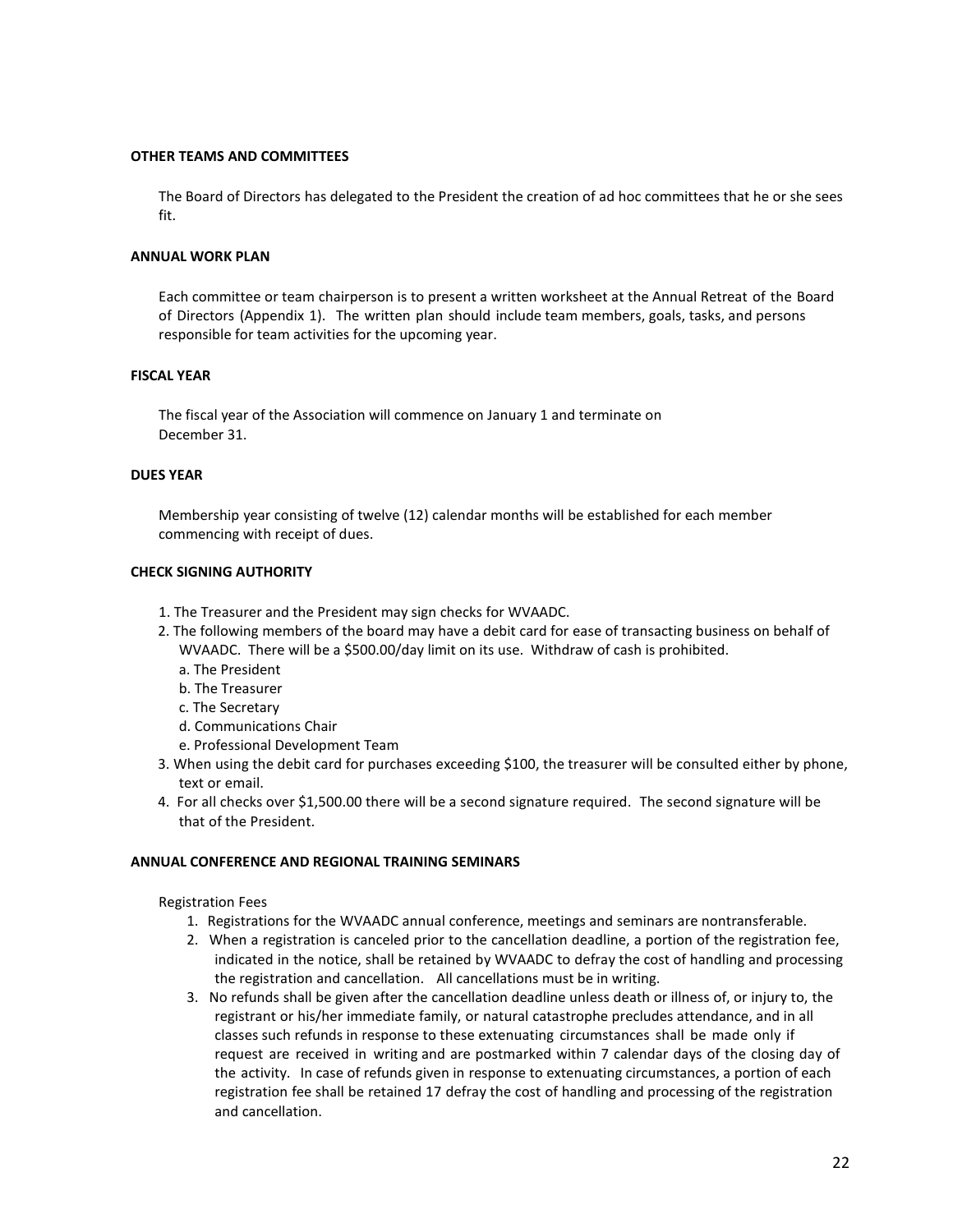## **ENDORSEMENTS**

- 1. In union with the WVAADC purposes:
	- a. To promote the addiction counseling profession; and course and research projects in the various aspects of addiction counseling; and
	- c. In support of the specific Association missions and goals statement promoting the addiction counseling profession and its role in providing prevention, education, and treatment services by the addiction counseling professional the Board of Directors establishes these guidelines for the WVAADC endorsement of any program or activity primarily sponsored by an external association, organization, group, corporation, facility, or individual.
- 2. WVAADC may endorse such programs or activities that, in the judgment of the Board of Directors:
	- a. Related directly to the WVAADC primary mission of promoting the addiction treatment profession;
	- b. Support specific WVAADC endeavors in such areas as state and federal relations, public relations, marketing and development, member services, and others that have been designed and adopted by the Board of Directors to carry out the WVAADC mission and goals;
	- c. Contribute to the development or enhancement of a positive image of the addiction counseling profession;
	- d. Contribute to public recognition of the role of the addiction counseling professional in providing prevention, education, and treatment services;
	- e. Highlight the name of the WVAADC, The Association for West Virginia's Addiction Professionals, as a state-wide professional association, and;
	- f. Contribute to increased visibility of WVAADC, and of its members in a positive way.
- 3. In general, those seeking an Association endorsement will be appraised that:
	- a. The Board will give consideration only to the endorsement of programs and activities that are directly and obviously beneficial to the addiction counseling professional; and,
	- b. WVAADC reserves the right to withdraw its endorsement if, in the opinion of the Executive Committee, the program or activity no longer measures up to the guidelines set by this policy.
	- c. Under no circumstances will WVAADC endorse or participate in any external program or activity which conflicts with any WVAADC policy approved by the Board of Directors.
	- d. These statements infer no financial obligation on the part of WVAADC, and no financial obligation will be incurred without the specific authorization of the Board of Directors.

## **CONFLICT OF INTEREST**

1. It has been and shall remain the policy of the Association that all activities are carried on in accordance with the highest professional and ethical standards. This policy statement is intended to record and reaffirm that the WVAADC conflict of interest policy as it applies to all directors, officers, and committee members.

All committee members shall exercise undivided loyalty to the Association and its goals. Any activities which do not serve the best interests of the Association or which favor the personal advantage of another person or corporation are deemed inconsistent with the duties and responsibilities owed by these individuals to the Association.

- 2. It is the policy of the WVAADAC that all current and former directors, officers, and committee members shall exercise undivided loyalty to the Association and its goals. Any activities which do not serve the best interests of the Association or which favor the personal advantage of another person or corporation are deemed inconsistent with the duties and responsibilities owed by these individuals to the Association.
- 3. All Association officers and members of the Board of Directors shall complete the self-declaration of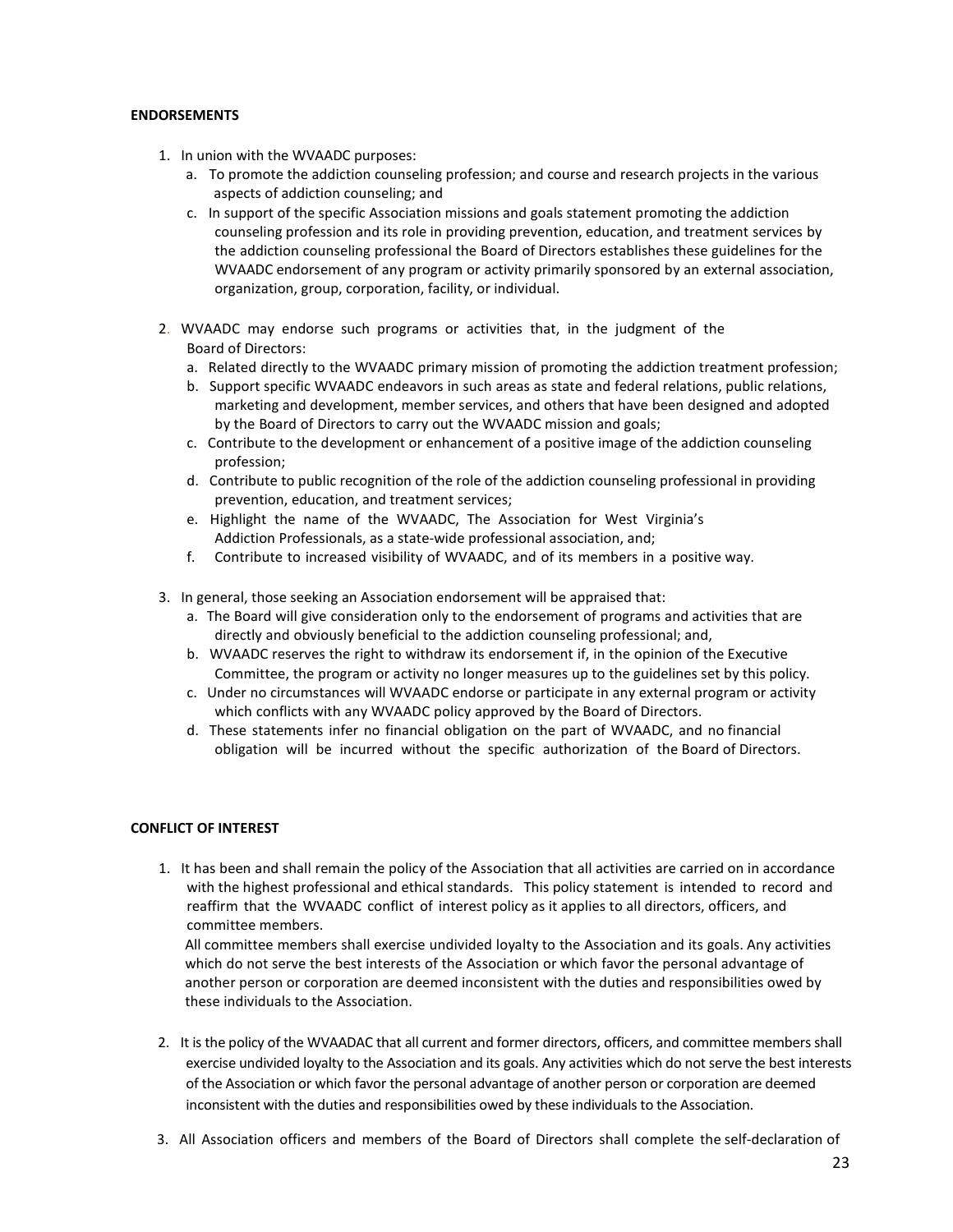other commitments. The Secretary shall keep completed statements on file.

- a. A conflict of interest exists when a director, officer, or committee member has a personal or immediate family financial interest, either directly or indirectly, in a contract, business transaction or other matter that is under consideration by the Board of Directors or any other decisionmaking body of the Association.
- b. All directors, officers, and committee members of the Association shall scrupulously avoid any conflict between their own individual interests and the interests of the Association in any and all actions taken by them on behalf the Association.
- c. In the event of a real or potential conflict of interest, the director, officer, or committee member shall promptly disclose in writing to the Board of Directors all relevant facts and circumstances relating to said interest or relationship.
- d. In the case of a real or potential conflict of interest involving a director or officer entitled to vote on the matter or transaction, said director or officer shall not be entitled to discuss or vote on the matter in which the conflict exists. The director or officer involved must excuse himself or herself from the meeting when the matter is under consideration, but his or her presence may be counted to establish a voting quorum.
- e. No Association director, officer, or committee member may solicit or receive any personal compensation or benefit, including, but not limited to money, transportation, lodging, paid entertainment, gifts, or other merchandise or property, except those of nominal value and food and drink consumed at the time of presentation, from any contractor, supplier or vendor which does business with or seeks to do business with the Association.
- f. A copy of this policy statement shall be furnished to each director, officer, or committee member who is presently serving or employed by the Association or who may hereafter become a director, officer, or committee member of the Association.
- g. This policy statement shall be reviewed annually for the information and guidance of directors, officers, or committee members. Furthermore, this policy shall be reviewed and discussed with any new directors, officers, or committee members upon undertaking their respective duties.
- h. If a there is a conflict of interest, the Executive Committee may dismiss a member from service on the Board of Directors, Executive Committee, or membership pursuant to the process used for Ethics violations.

## **GRIEVANCES**

WVAADC recognizes occasions or events may occur when an association member believes that a condition of membership is unjust or inequitable. The purpose of this grievance procedure is to provide a set of guidelines for resolving complaints that arise during the execution of association business and is as follows:

- 1. Any Association member who has a difference, disagreement, charge or complaint related to a Board or Committee action affecting him or her will be present his grievance in writing within 30 calendar days of the incident/event and submit that to the appropriate Team or Committee Chairperson. If the Team or Committee Chair is the alleged offending party, the grievant can submit the written complaint to any Director and move directly to Step 3 of this procedure.
- 2. The Team or Committee Chair investigates the grievance and provides a written reply to the association member within 30 calendar days of receipt of the grievance.
- 3. If the grievant is dissatisfied with the decision of the Team or Committee Chair, he or she may appeal the decision in writing to the President of the Board of Directors or designee within 10 calendar days from the date of receipt of the Team or Committee Chair's written reply.
- 4. If appropriate, the President or designee will investigate and review all matters of the case and recommend resolution to the full Board of Director's at its next regularly scheduled Board meeting.
- 5. The members of the Board of Directors will review the recommendation and reserve the right to conduct a meeting with the grievant.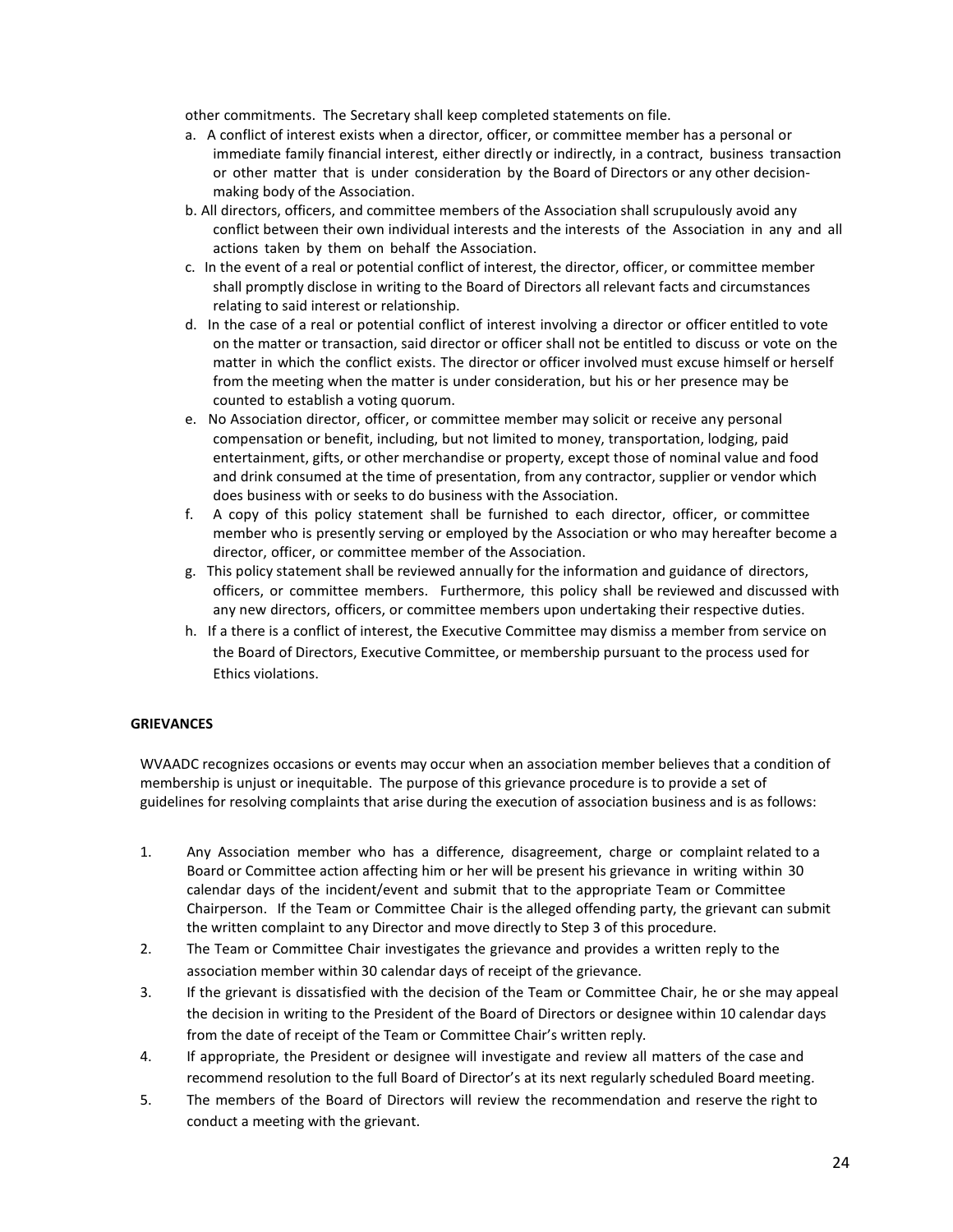- 6. Within 15 calendar days after the scheduled meeting, the Board of Directors, via the President or designee, will provide a written response to the grievant.
- 7. A copy of the report shall be filed separately with the Board of Director minutes.
- 8. The decision of the Board of Director's shall be final and binding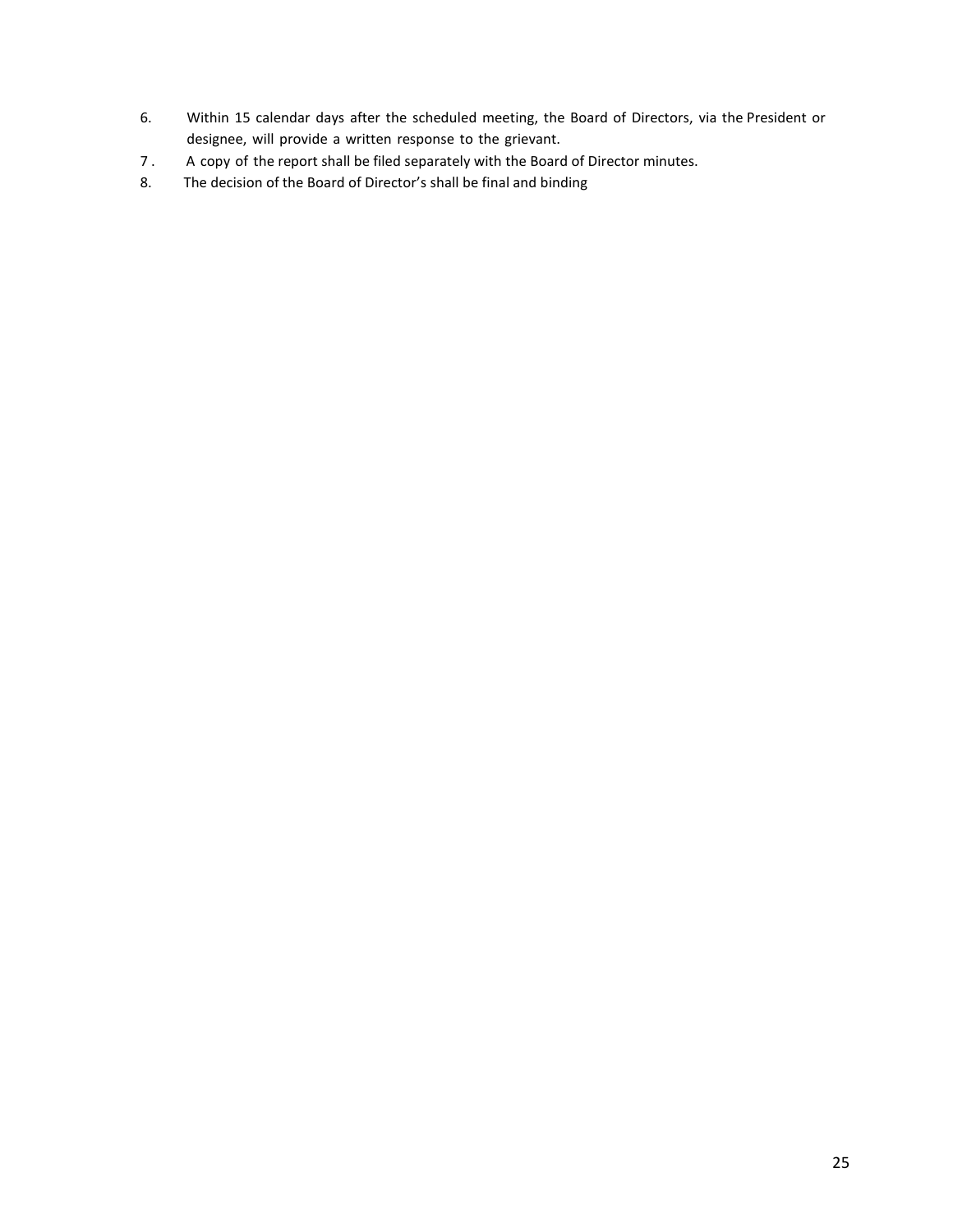## **APPENDICES**

- A Committee Annual Work Plan
- B Conflict of Interest
- C Multi-Income Report / Multi-Expense Request
- D Expense Request / Income Transaction
- E Receipts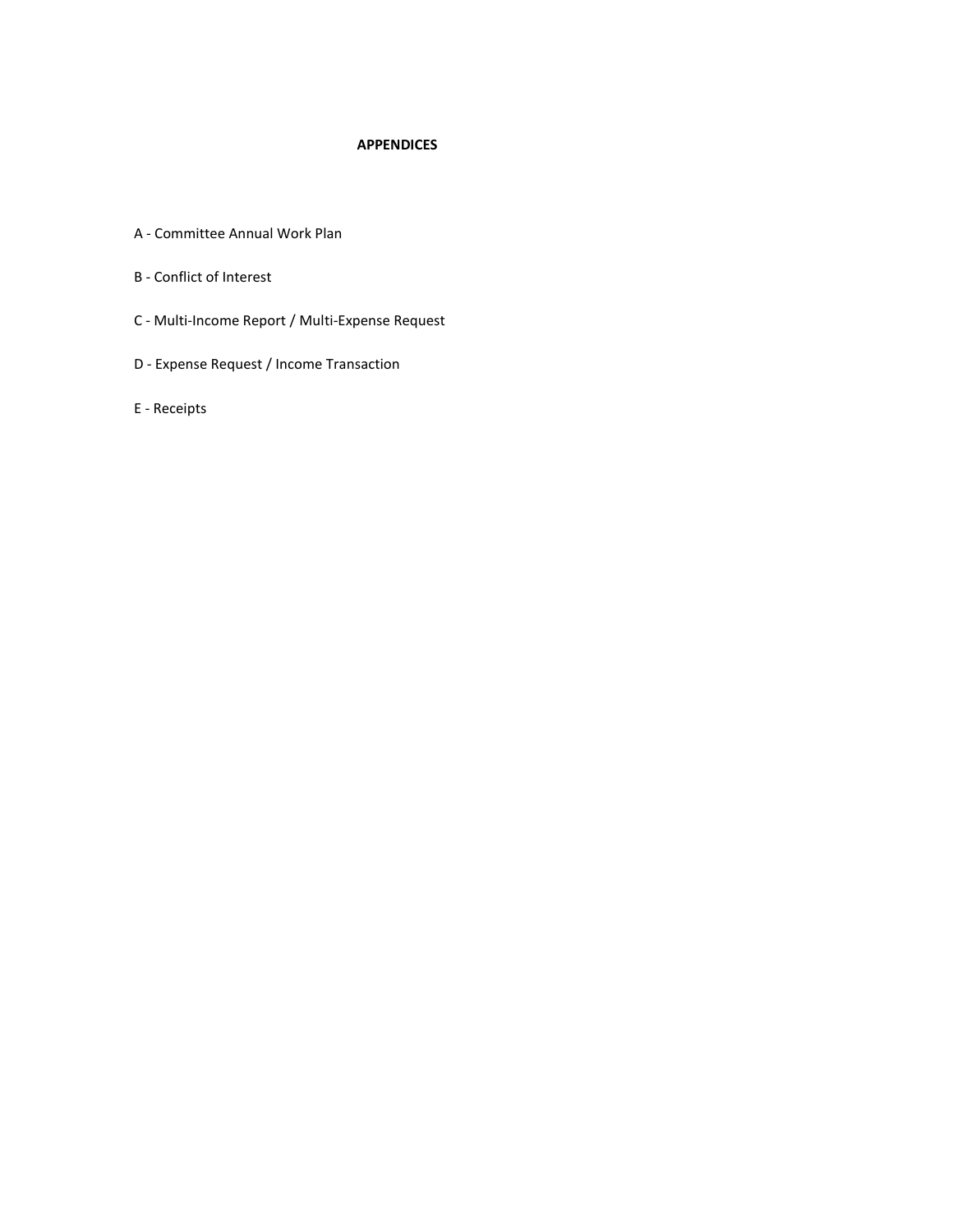## COMMITTEE /TEAM ANNUAL PLAN WORKSHEET

| <b>Committee Name:</b>  |                |  |
|-------------------------|----------------|--|
| Committee Chairperson:  |                |  |
|                         |                |  |
|                         |                |  |
|                         |                |  |
| <b>Goal Statements:</b> | $\mathbf{1}$ . |  |
|                         | 2.             |  |
|                         | 3.             |  |

| Specific Tasks | Person(s) Responsible | <b>Task Time Lines</b> |
|----------------|-----------------------|------------------------|
|                |                       |                        |
|                |                       |                        |
|                |                       |                        |
|                |                       |                        |
|                |                       |                        |
|                |                       |                        |
|                |                       |                        |
|                |                       |                        |

 $\overline{\phantom{a}}$ 

Concerns or Issues for Board Action: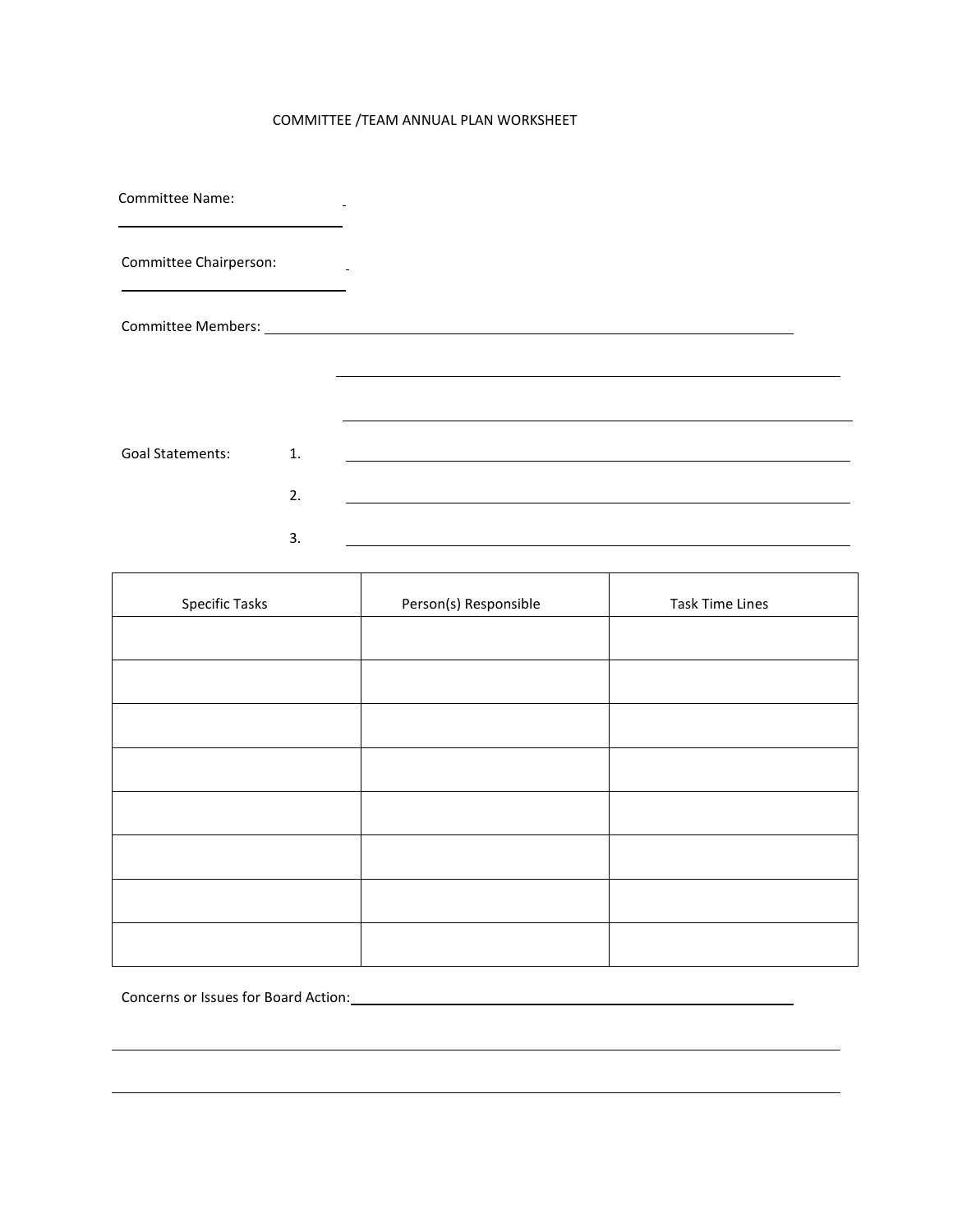## **CONFLICT OF INTEREST STATEMENT**

**Policy:** A conflict of interest exists when a director, officer, or committee member has a personal or immediate family financial interest, either directly or indirectly, in a contract, business transaction or other matter that is under consideration by the Board of Directors or any other decision making body of the Association.

- 1. All directors, officers, and committee members of the Association shall scrupulously avoid any conflict between their own individual interests and the interests of the Association in any and all actions taken by them on behalf the Association.
- 2. In the event of a real or potential conflict of interest, the director, officer, or committee member shall promptly disclose in writing to the Board of Directors all relevant facts and circumstances relating to said interest or relationship.
- 3. In the case of a real or potential conflict of interest involving a director or officer entitled to vote on the matter or transaction, said director or officer shall not be entitled to discuss or vote on the matter in which the conflict exists. The director or officer involved must excuse himself or herself from the meeting when the matter is under consideration, but his or her presence may be counted to establish a voting quorum.
- 4. No Association director, officer, or committee member may solicit or receive any personal compensation or benefit, including, but not limited to money, transportation, lodging, paid entertainment, gifts, or other merchandise or property, except those of nominal value and food and drink consumed at the time of presentation, from any contractor, supplier or vendor which does business with

or seeks to do business with the Association.

- 5. A copy of this policy statement shall be furnished to each director, officer, or committee member who is presently serving or employed by the Association or who may hereafter become a director, officer, or committee member of the Association.
- 6. This policy statement shall be reviewed annually for the information and guidance of directors, officers, or committee members. Furthermore, this policy shall be r reviewed and discussed with any new directors, officers, or committee members upon undertaking their respective duties.
- 7. If a there is a conflict of interest, the Executive Committee may dismiss a member from service on the Board of Directors, Executive Committee, or membership pursuant to the process used for Ethics violations.

Except as described below, I am not now, nor at any time during the past year, have I been:

- 1. A participant, directly or indirectly, in any arrangement, agreement, investment or other activity with any vendor, supplier, or other party doing business with WVAADAC which has resulted or could result in personal benefit to me.
- 2. A recipient, directly or indirectly, of any salary payments, or loans, or gifts of any kind or any free service or discounts or other fees from on or behalf of any person engaged in any transaction with WVAADAC.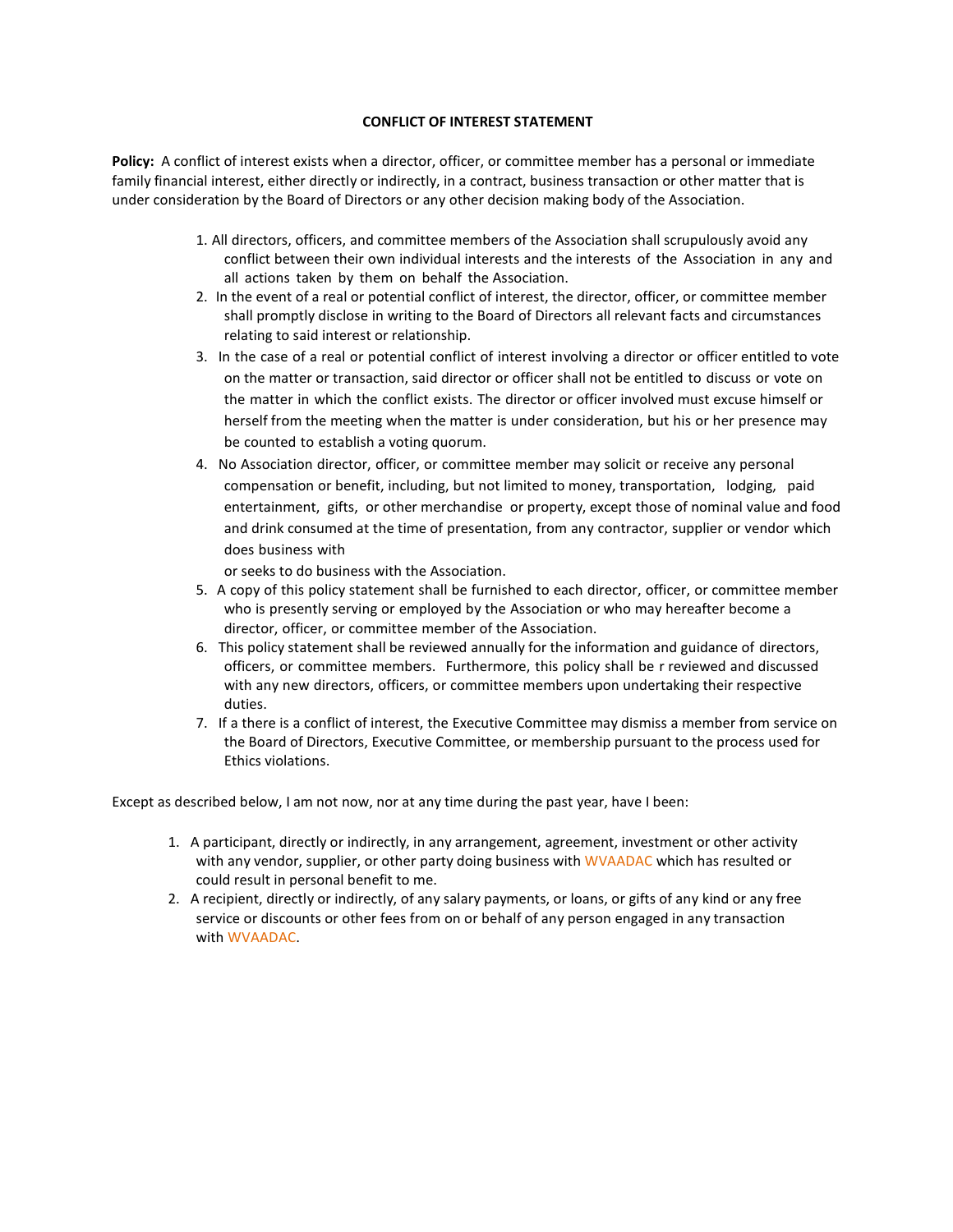## **Exceptions:**

Any exceptions to 1 or 2 above which have occurred during the past year are described below with a full accounting of any transactions and their result.

| Signature:    | Date: <u>____________________</u> |
|---------------|-----------------------------------|
| Printed name: |                                   |

*Any and all forms that are being used needs to be attached: Financial Nomination forms awards Nomination forms for elections Etc..*

*Other suggestion: Make a list of all deadlines: ie. The application for business deadline for elections deadline for bylaws*